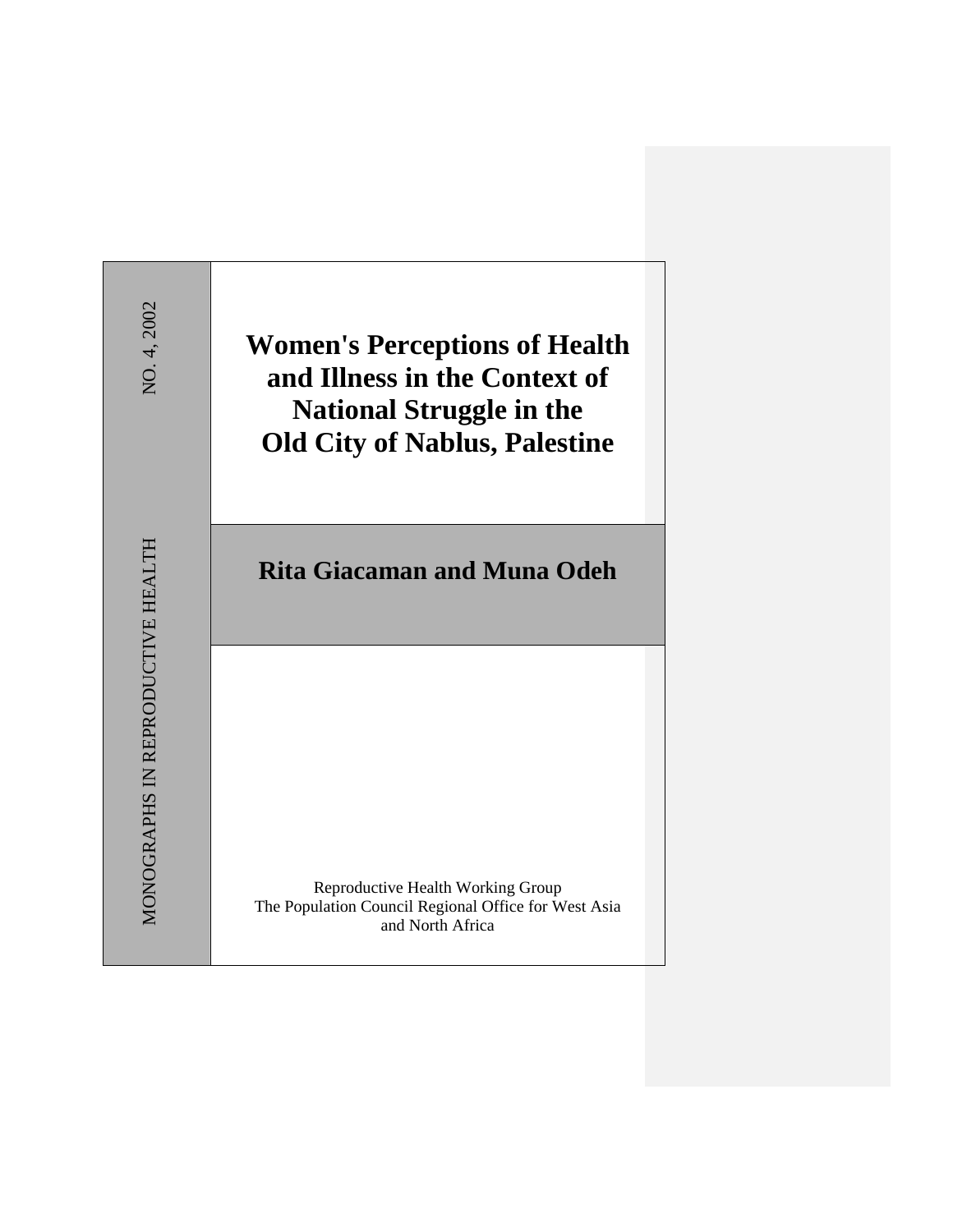**Women's Perceptions of Health and Illness in the Context of National Struggle in the Old City of Nablus, Palestine**

# **Rita Giacaman and Muna Odeh**

MONOGRAPHS IN REPRODUCTIVE HEALTH NO. 4, 2002

Reproductive Health Working Group The Population Council Regional Office for West Asia and North Africa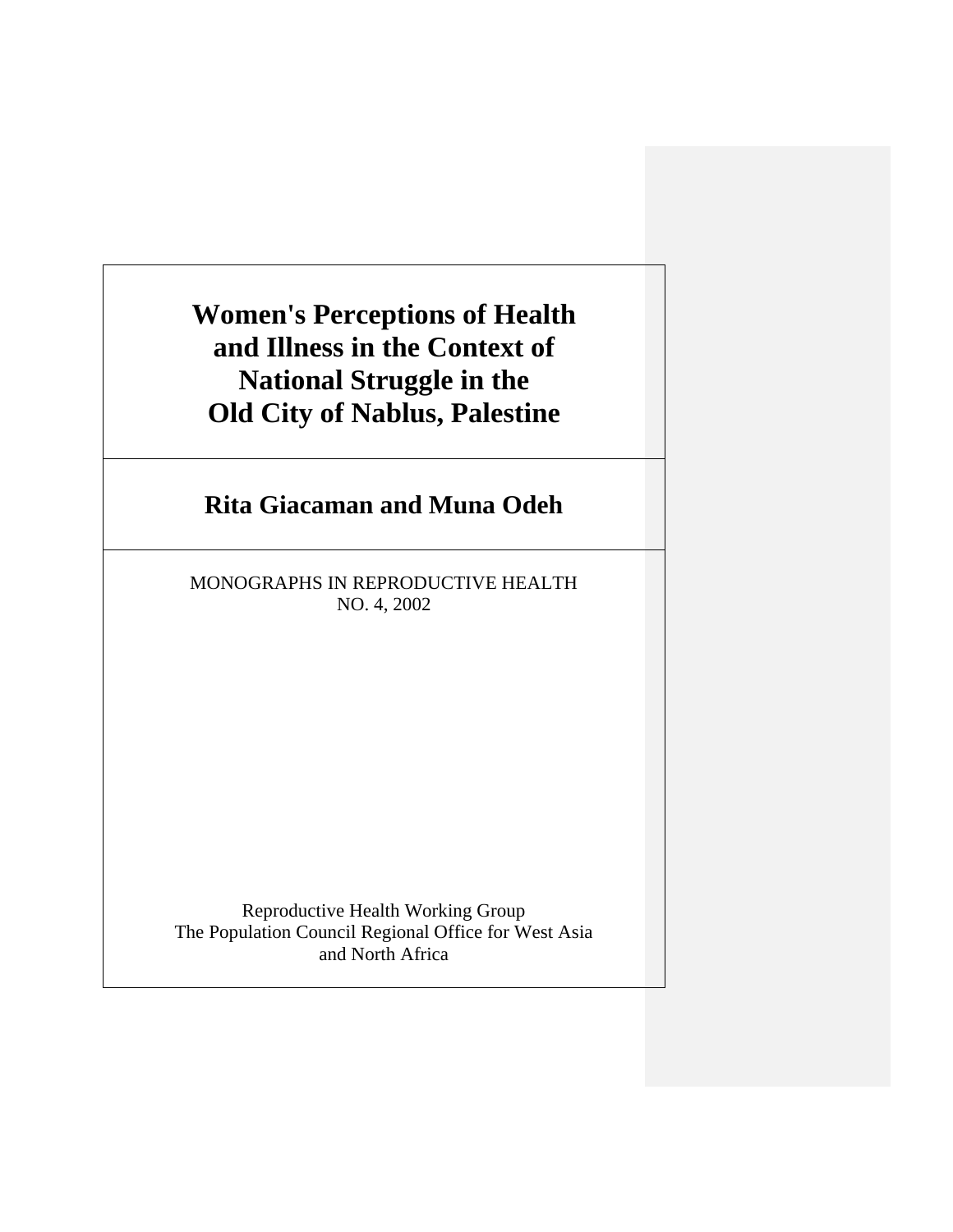The Population Council seeks to improve the well-being and reproductive health of current and future generations around the world and to help achieve a humane, equitable, and sustainable balance between people and resources.

The Council, a nonprofit, non-governmental research organization established in 1952, has a multinational Board of Trustees; its New York headquarters supports a global network of regional and country offices.

**Monographs in Reproductive Health** is produced by the Reproductive Health Working Group housed in the Population Council Regional Office for West Asia and North Africa, P.O. Box 115, Dokki, Giza, Egypt. Views expressed herein are the sole responsibility of the authors.

© Copyright 2002 The Population Council ISBN:

Authors: Rita Giacaman and Muna Odeh Cover Design: Printing Supervisor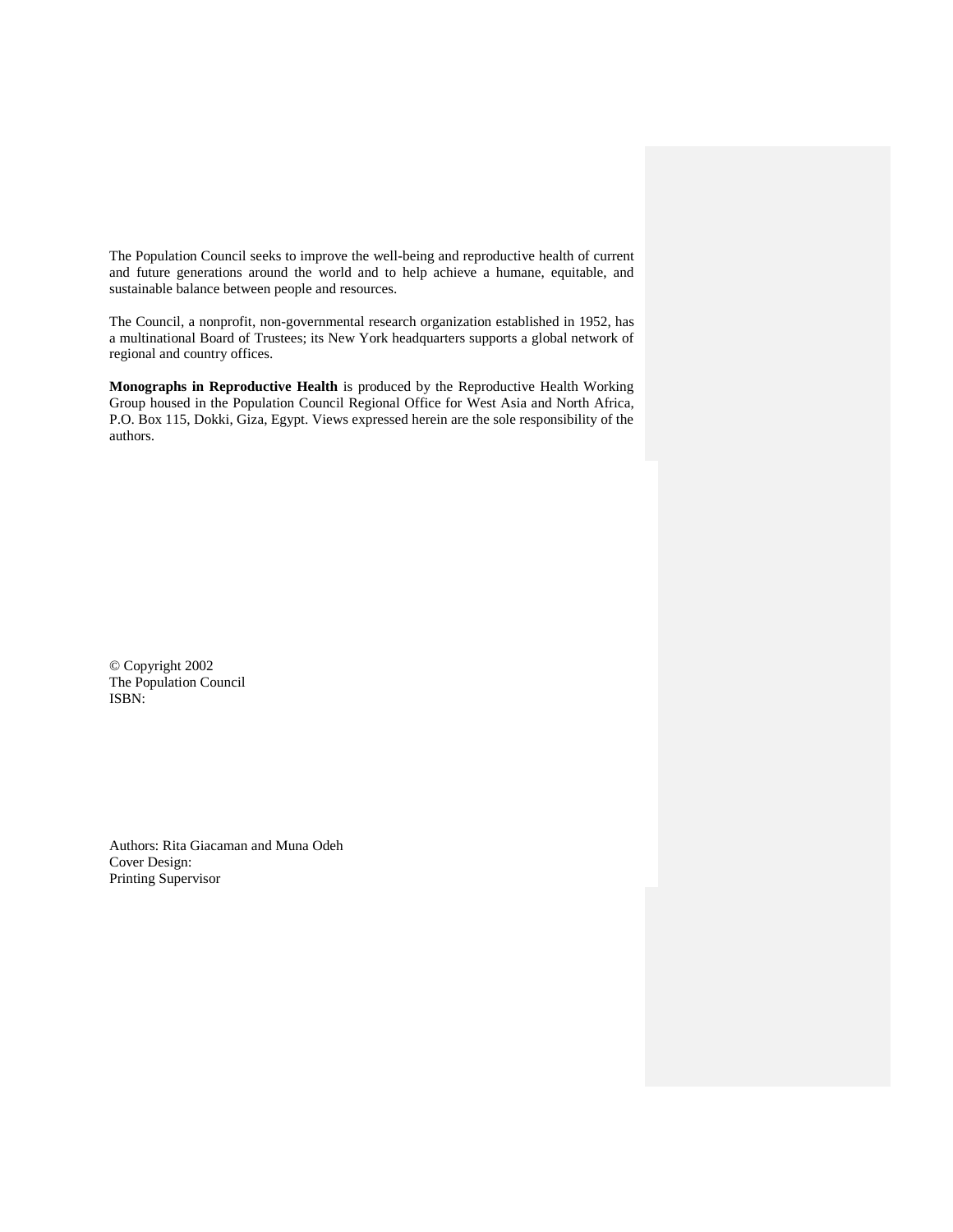## **PREFACE**

#### **Monographs in Reproductive Health**

Monographs in Reproductive Health aim at sharing research and analysis undertaken by members of the Reproductive Health Working Group with the wider research community. The Reproductive Health Working Group was established in 1988 as part of a Special Program on the health of women and children within the context of the family and community. The program was initiated by the Population Council"s Regional Office for West Asia and North Africa (WANA). The Working Group includes professionals with specializations in anthropology, biostatistics, demography, medicine, public health and sociology, residing in various countries of the region.

The Working Group delineated three key issues which were considered central to women"s reproductive health in the WANA region: first, women"s physical health in terms of morbidity conditions related to the reproductive function; second, women"s perceptions of their health and their dignity in relation to reproduction; and third, on the health service side, the quality of reproductive health services directed to women. The Working Group has been undertaking studies addressing these issues in countries of the region since 1989. Further research interests are currently emerging concerned with developing an intervention framework to improve reproductive health within primary care settings, and with investigating physicians**'**  perceptions of women"s health.

Monographs in Reproductive Health and the Policy Series in Reproductive Health are two complementary publications issued by the Reproductive Health Working Group. Papers in the Policy series in Reproductive Health reach out with frameworks, methodologies and evidence of research to policy makers, program managers and health advocates. They aim to contribute to the development of more holistic policy approaches to women"s health. Monographs in Reproductive Health address researchers and students primarily, and aim to cross disciplinary lines. They represent original research, reviews of literature and theoretical discussions on subjects of interest to one discipline, either medical or social sciences, bringing concepts and results into the realm of understanding and interest of other fields. In this way the Monographs in Reproductive Health aim to contribute to the advancement of interdisciplinary approaches in research on women"s reproductive health.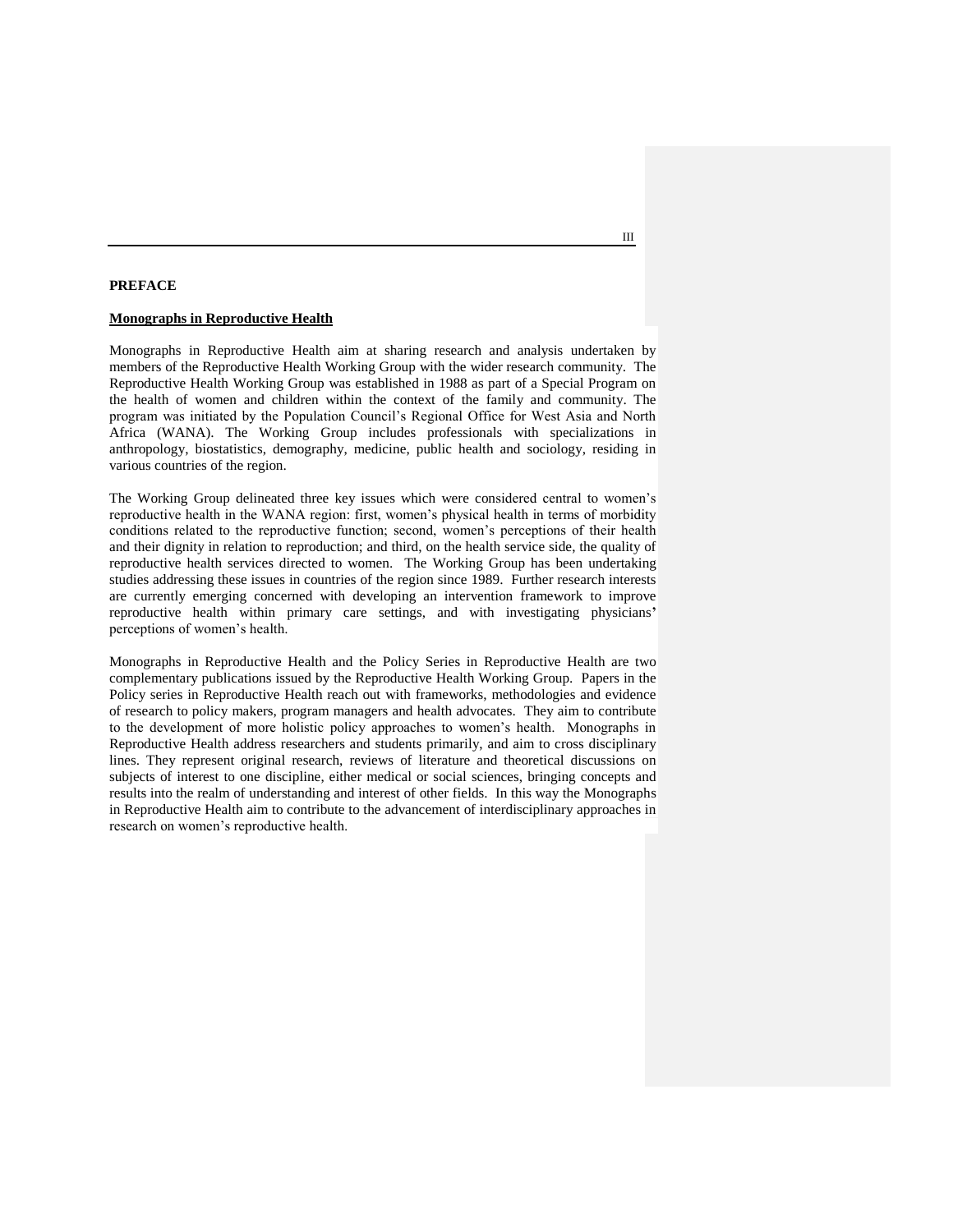# **ABSTRACT**

This essay discusses the perceptions on health and illness of women in the Old City of Nablus, Palestine, during the first Palestinian Intifada (Uprising), which began in 1988 and ended in the early 1990"s. The study was carried out between 1991-1992, a period when the Intifada dominated the lives and everyday routines of the Palestinian population. The basic demographic and socio-economic data and women"s narratives presented here were conceptualized and expressed in terms of women"s life stages or life cycles that have been shaped by exceptional political circumstances, circumstances that have had dramatic effects on the economic and cultural aspects of life in this basically poor urban community.

The narratives of the interviewed women present complex and multifaceted views on health and illness as a continuum, influenced by a mix of external factors - political and environmental - as well as internal influences, such as childbearing, aging, ability to cope. Health is portrayed as a valuable asset that is a combination of the physical, the psychosocial and the political. Health is seen as divinely governed, yet with space for human intervention, and vulnerable to the ill effects of the evil eye, *hassad*. Health and illness are ultimately visualized in terms of the ability to cope and to manage stressful situations and difficult life events.

IV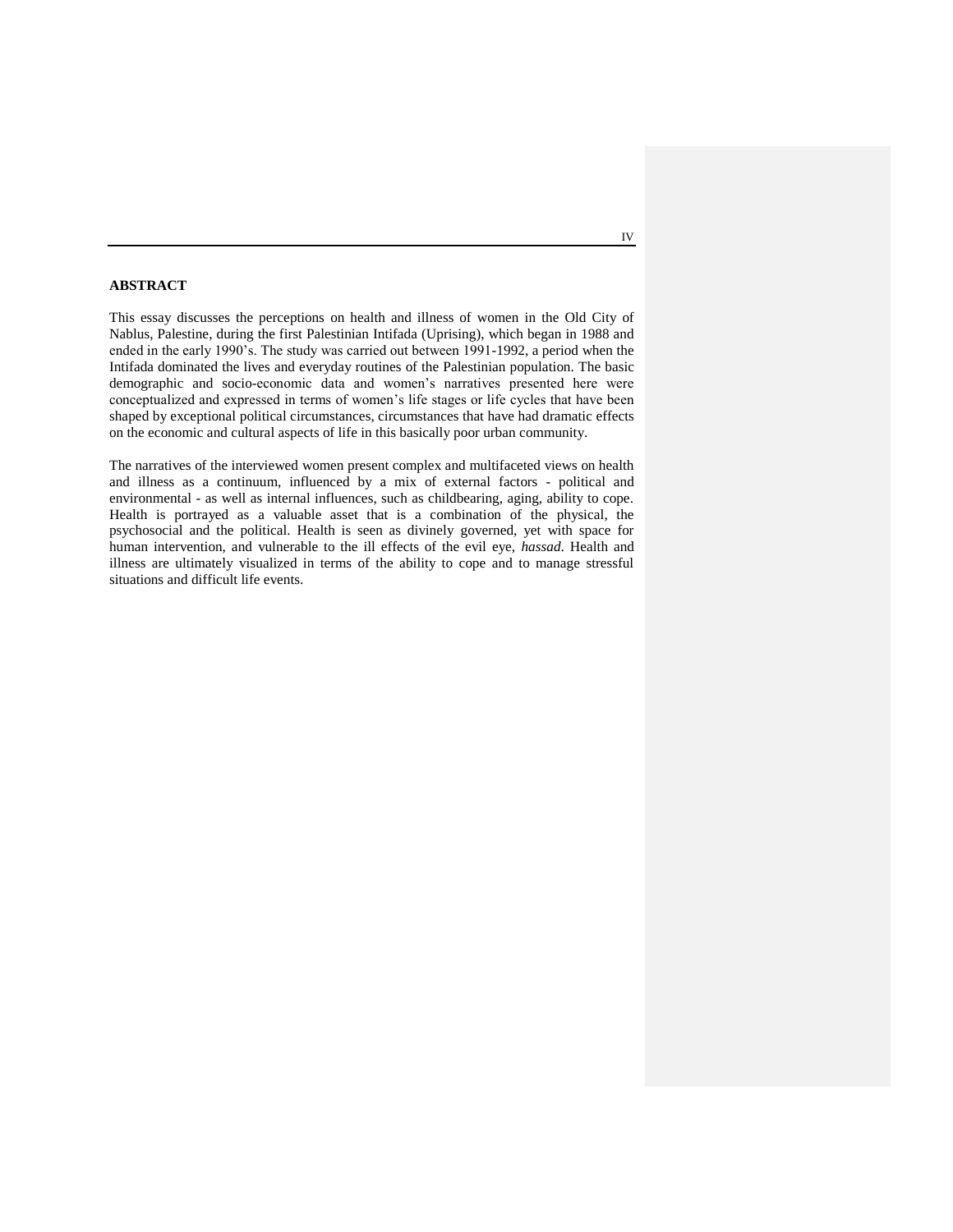## **FOREWORD**

The second Palestinian *Intifada* erupted on the 28<sup>th</sup> of September 2000. Casualties have been high, and at present (March 2002) are rising daily. The second year of the *Intifada* has witnessed a sharp increase in death and causalities suffered by Palestinian civilians, with the deterioration in daily life causing difficulties that have surpassed all expectations in their severity, indeed, getting through the day has become a tortuous ordeal for everyone.

The *Intifada* expresses the frustration of a people who have suffered, fought and resisted occupation for many long years. The political struggles of Palestinian men, women and children have become a near daily feature of our media-constructed memory. These daily reports of politically precipitated violence have eclipsed our social knowledge of Palestine and its people. Despite the urgency of current events there is still a role for research that describes, analyses and appreciates the almost unbearable daily conditions that challenge the determination of all Palestinians, but especially the women. The work of Rita Giacaman, Muna Odeh and colleagues who are living through the same daily tribulations describes a dimension of the difficult lives of women living under occupation during the first *Intifada* (1987-1992) and so contributes to such an appreciation. This work defies the simplistic projection of Palestinians as "victims" and asserts their active engagement with hope, daily life, and a future. It gives the reader a glimpse of the resilience of the entire community.

Because of the dire conditions and the struggle for continuity and "normalcy" it is essential to look back ten years and give currency to research that did not investigate violence but rather its impact on "ordinary" life. This publication describes how women managed the first time round and asserts that even victims, to whose suffering the onlooker may have become immunized, have lives that have been tragically affected by these events.

Giacaman and Odeh contribute not just to our knowledge of the health of Palestinian women but also to another initiative concerning health perceptions and identity in the Arab World. This is work that has been pursued by members of the Reproductive Health Working Group, housed in the Population Council, who have been looking at health and its perceptions as aspects of social and cultural change and not just as physical or material phenomena.

This work is presented in celebration of insightful and sound research on the social meaning of health and to the future well-being of the people of Palestine. It is a work that not only honors the victims but also recalls and honors the People Who Lived!

Hania Sholkamy Cairo, March 2002 V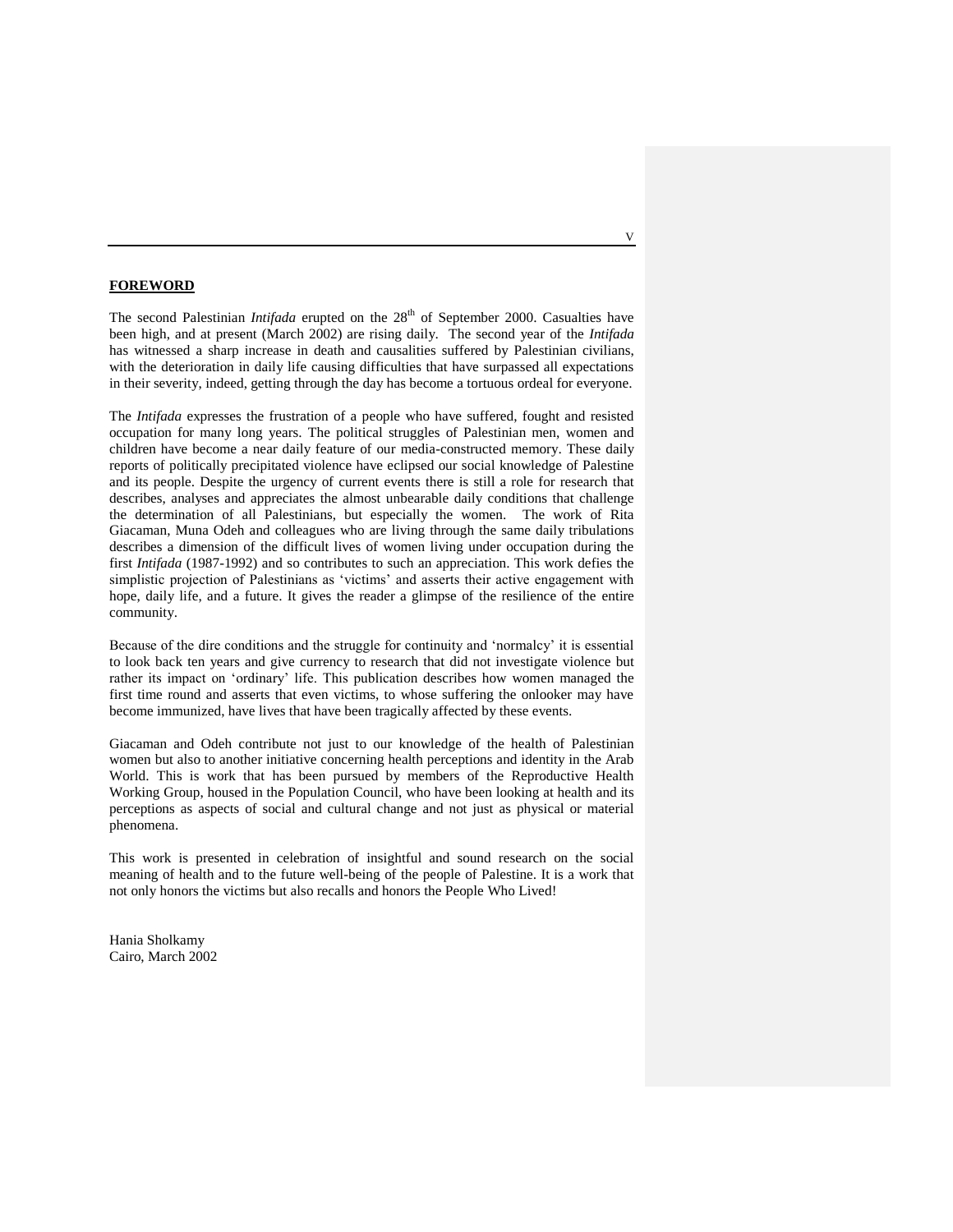## **AUTHORS' FOREWORD AND ACKNOWLEGMENTS**

This monograph forms part of a larger study focusing on the life events of women in the West Bank City of Nablus during the first Palestinian Uprising (*Intifada*) of 1987-1992. It is being published a good ten years later, at a time when Palestine is engulfed by the second year of the second *Intifada*. With conditions in the country, and particularly in Nablus, reaching unprecedented severity, we find ourselves, once again, marveling at the resilience of women, the wives, mothers, and sisters of over 1000 martyrs to date, and thousands of permanently disabled, mostly young men, as a result of Israeli army violence and the excessive use of force. We also find ourselves marveling at the resilience of the entire community, especially children, who are subjected to regular attacks by a phenomenally well equipped army, yet manage to get to school daily under the threat of being shot, beaten or tear gassed, even after their homes are shelled by F16 Jetfighters and Apache Helicopters the night before!

Attacks on civilian targets, shelling, bombing, shooting, periodic partial re-occupation of selected Palestinian Authority areas have all contributed to the escalation of violence in daily life in unprecedented ways. The severe state of siege, the division of the West Bank into at least 64 parts, with Israeli army checkpoints dotting the landscape and inhibiting movement from one village to another, and even from one part of the city to another, have reduced not only the infrastructure and the economy to rubble, but have also made life seemingly impossible to live. Yet, despite these tragic circumstances, women continue to cope with daily life, to "absorb" the jolts of excessive destruction, injury and death, and manage their family affairs in these trying times. The sense of community is at its peak, and the population"s resolve to continue living a normal life is simply phenomenal: people walk across checkpoints, at the risk of being shot, tear gassed, beaten, regularly humiliated and detained, in order to reach work, school, university and home. Shelling and bombing take place in the afternoons and at night, so schools re-adjust schedules to complete the day early. Communal support is provided in every way, with families housing other families whose homes have been destroyed by the shelling and for extended periods of time; resources, although very scarce, are shared in unprecedented ways.

In spite of very difficult conditions, this work is being completed through the support of so many people. The authors would first like to thank Women"s Affairs, Nablus, and its director, Sahar Khalifeh and its field workers for having made possible the study of women"s lives and health in Nablus, in the late 1980's and early 1990's. Without their help, it would have been neither possible to enter Nablus" Old City nor to complete the work. But above all, we would like to thank Women"s Affairs for continuing to operate in Nablus all these years, and to work incessantly today towards the fulfillment of the needs of women and in assisting them in absorbing impossible jolts brought about by the current political conditions in the country.

At Birzeit University, Hala Salem Atieh and Maisoon Filfil contributed to the laborious process of coding and collating the material. Happily, they are still with us today, focusing on unfolding the various aspects of women"s lives through research and advocacy for women"s rights. We

VI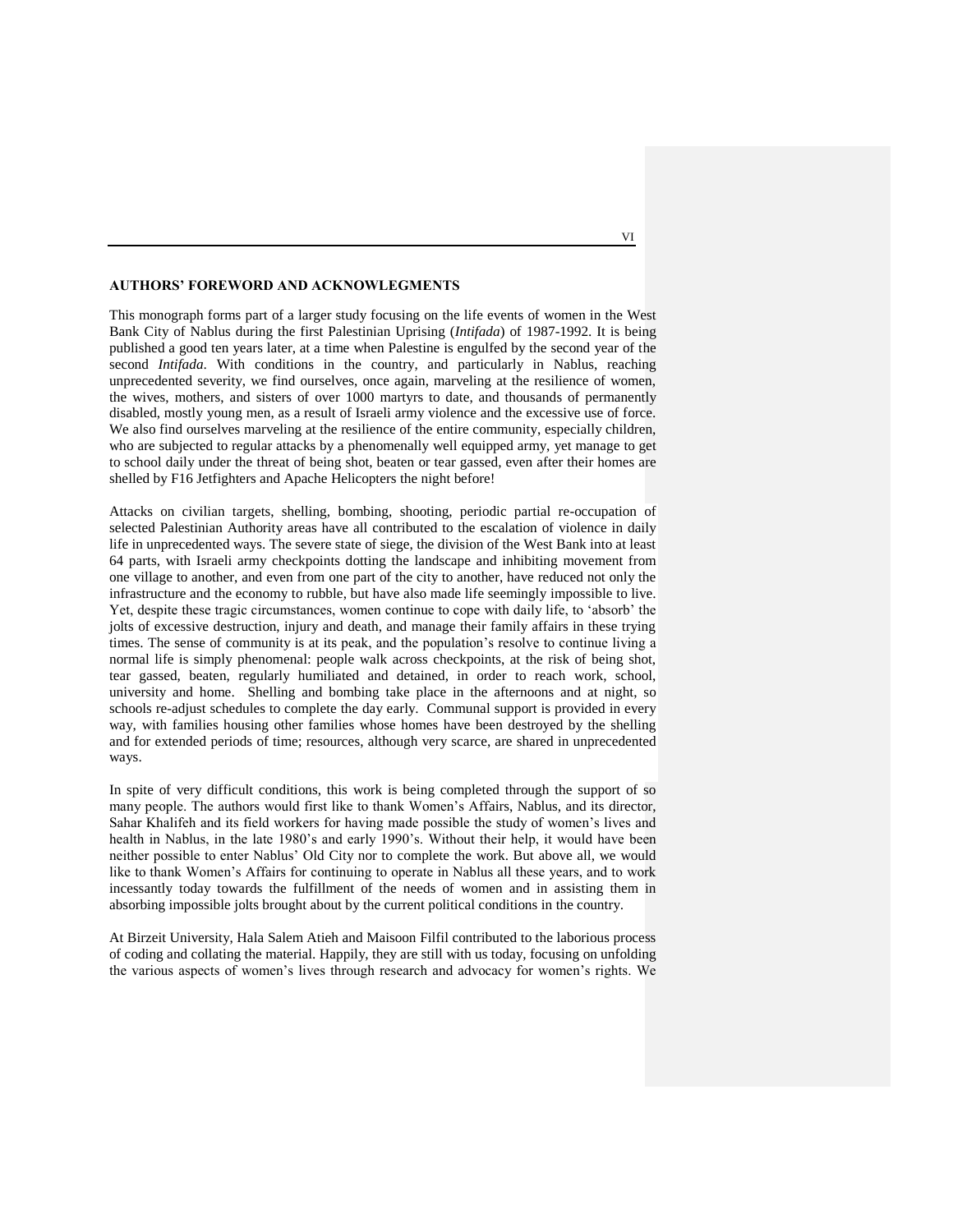would like to thank them for withstanding and not only for working. Thanks are also due to Hania Sholkamy who kindly read and commented on the manuscript; to Jan Amin, who went through various stages with us, separated by years at a time, for editorial assistance, and to the staff of the Reproductive Health Working Group, especially Noha Gaballah, for not only having had the patience to assist in every way in the production of this manuscript, but also for having constantly reached out to us with emotional and moral support at a time when support was much needed.

Rita Giacaman and Muna Odeh Ramallah, March 2002

VII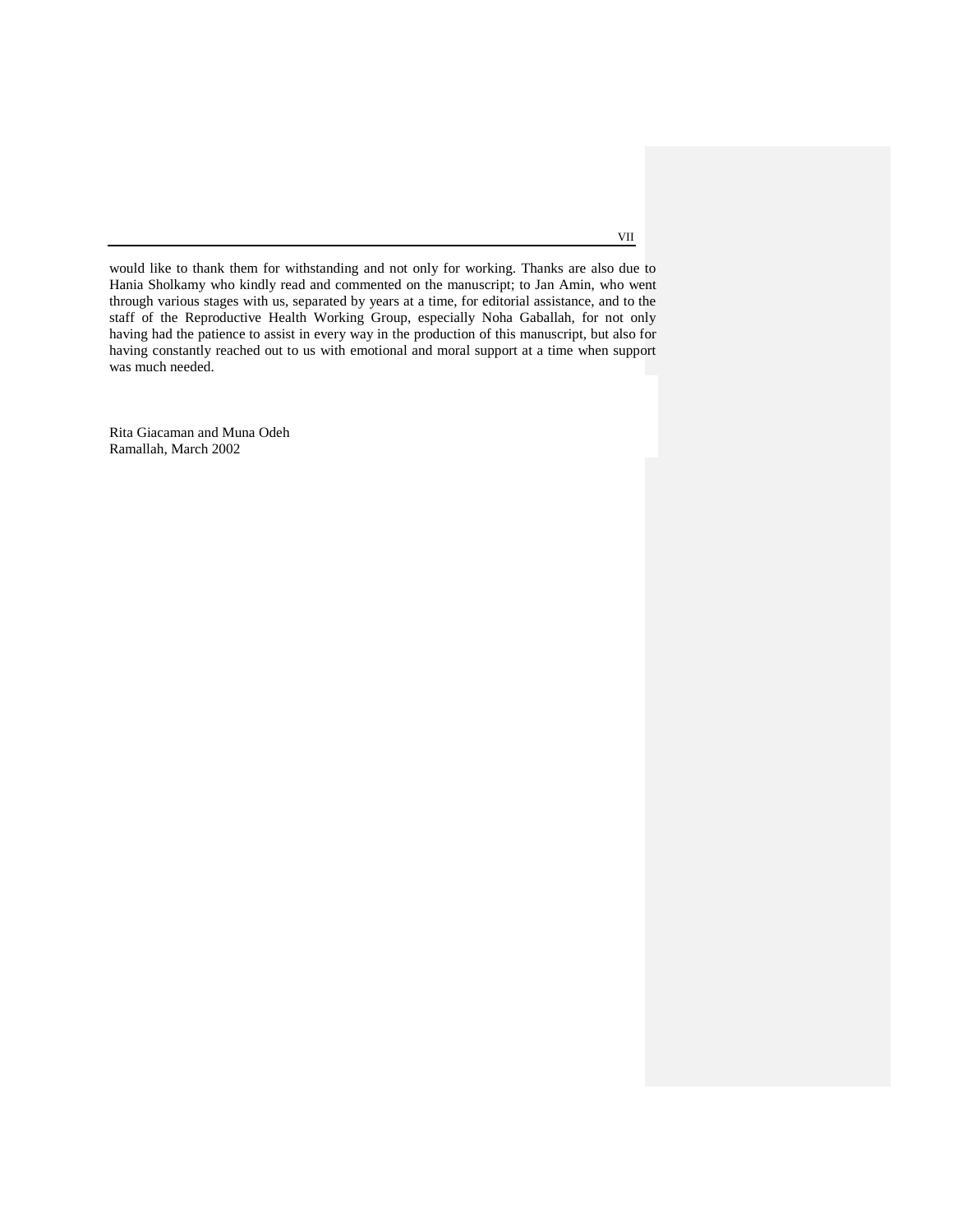## **Introduction**

During the early period of Israeli military rule of the West Bank and Gaza Strip, mainstream national forces in the Occupied Territories argued that women's health could not be visualized separately from the health conditions of men. Identifying the political problem as a prime determinant of health conditions in the area, they tended to focus on the impact of occupation and army violence on health in general, omitting to take into consideration the disparities in health status among the population. These disparities are related to internally generated conflicts, and gender specific differentials in health status between men and women, and boys versus girls in particular.

Without belittling the importance of the political conditions and their negative impact on the health of both men and women, a growing body of data generated from field research during the 1980's and early 1990's began to indicate that gender relations have an important influence on health as well. The observed disparity between the sexes, especially among children, began to arouse the interest of the women's movement. This interest coincided with a growing consciousness of the social aspects related to the status of women, and the special burdens imposed on women by virtue of a particular division of labor between the sexes, and a specific social position within the overall power structure. This consciousness developed in the context of a growing social action movement precipitated by the conditions of occupation in general and the specific conditions of the first *Intifada* years in particular<sup>1</sup>. Within this framework, women's health began to assume importance as one of the main issues on the agenda of the women's movement.

The debate taking place within the women's movement, and between women and the health care sector, has gone a step further. With the gradual acceptance of the medical and political establishments, women's health has become a health policy and planning priority. This consent was granted not only because of the influence of the women's or the social action movement, but perhaps as importantly, because of the increasing focus of international donor agencies on the subject of women's health, with many pinpointing this area as a matter of funding priority, and focusing primarily on the provision of family planning services, instead of the broader range of services needed to adequately deal with women"s physical and mental health.

However, as was the case with the primary health care debate of the early and middle 1980's<sup>2</sup>, and with notable exceptions located in the women's and non-governmental organization movements, the Palestinian medical and political establishment absorbed the terminology of women's health, but not the substance. Their concept of women's health, although modified, linked into the orbit of the national ideology: struggle against Israel through the demographic factor, by having as many children as possible. Thus women"s health and women"s needs fell in the midst of two opposing ideologies: a pro-natalist ideology espoused by the nationalists, and an anti-natalist one driving the funding of international aid agencies<sup>3</sup>.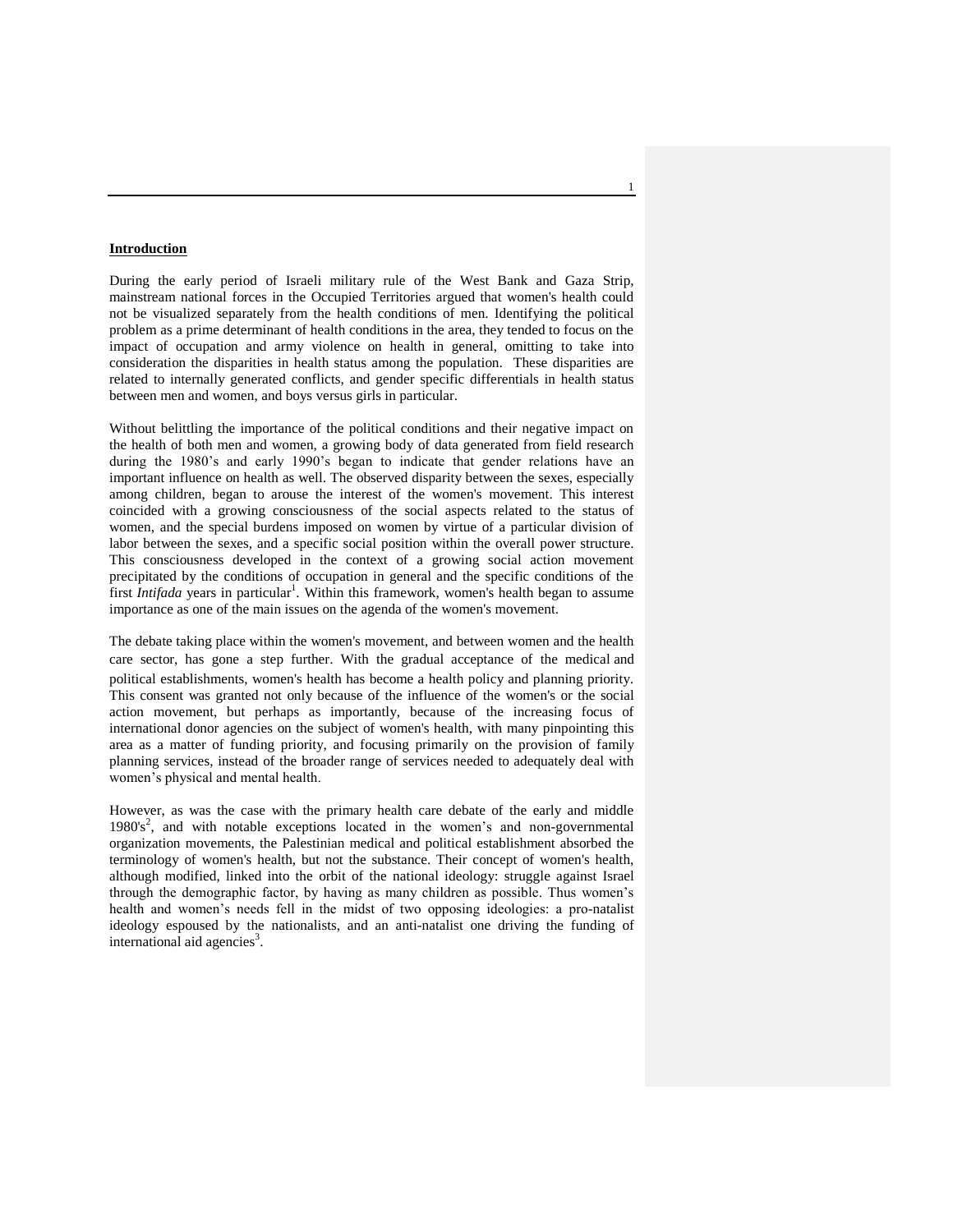These events generated yet another internal debate over what constitutes women's health, focusing on an attempt to influence future health policies and plans. Indeed, with peace negotiations taking place, and the structures of the Palestinian Authority taking shape, this task became urgent. While taking into consideration the importance of biological reproduction in women's lives, health and well-being, this trend is currently pushing towards a more extended view of women's health, one that is shaped not only by the fact of biological reproduction, but also by their role in society, in the economy and in politics, and by their increasing ability to participate actively in all aspects of Palestinian life<sup>4</sup>. In this sense, seeing women's health as more than just childbearing, understanding women's experiences of health and illness as a continuum, with episodes of ill health early in life affecting their childbearing ability and their social and health status later in life, and adequately providing services that can fulfill their needs in their totality, is likely also to have the effect of improving child survival and health as well<sup>5</sup>.

This essay is based on a study conducted in the early 1990's by Women's Affairs <sup>6</sup> and the Institute of Community and Public Health, Birzeit University, in the Old City of Nablus. Our primary aim was to shed some light on health issues of importance to women who live in a poor urban area that was particularly affected by Israeli army violence. Our choice of working with this category of women naturally excluded the possibility of making generalizations, since our sample women live in particularly difficult conditions. Our task was not generalizeability of data. Rather, it was to begin unfolding key elements pertaining to women's health as they themselves perceived it, by focusing on a particular group: women who were not only poor but also burdened by military violence, instability, insecurity and generally stressful life events. The study was designed in such a way that the women"s narratives would help us understand the ways in which they construct health and illness and how they view themselves and their roles in relation to such stress, as well as for the purpose of addressing, at a later date, health policy issues related to their views and needs.

## **A Framework for Analysis**

The lives of women in the old City of Nablus are structured and constrained by a triple burden: the ongoing conflict and violence of military rule, poverty and financial insecurity, and gender relations. Although conflict, war and poverty have an impact on all of the civilian population, men and women are affected differently, by virtue of their domestic, economic, social and political roles; women in particular are affected by their limited power and ability to influence decision making and response to crises  $<sup>7</sup>$ .</sup>

For our purposes in this essay, we define health and illness as Morsy did, in terms of structures of power, where gender is seen as the dependent variable, and where malefemale power differentials emerge as outcomes of specific relations of production and associated super-structural apparatuses which promote their replication<sup>8</sup>. Social structures are in turn associated with women"s gender roles and attitudes, which influence health related behavior and which in turn determine perceived and experienced health status. That is, health behaviors and attitudinal variables can be seen as the mediators between socioeconomic class and health<sup>9</sup>. However, this political economy/structural approach, although

 $\overline{2}$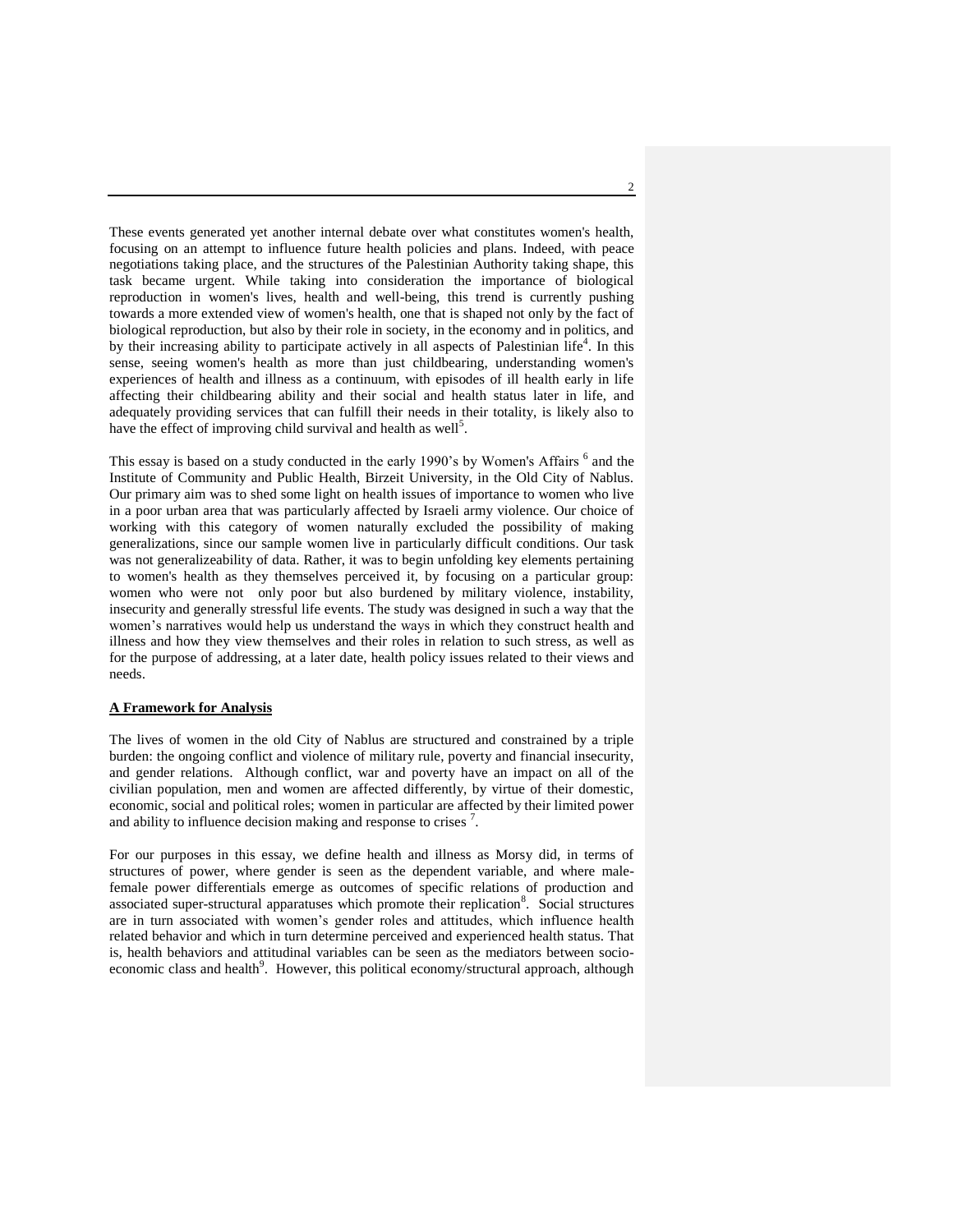useful, does not allow for the needed space to explore the sometimes considerable variations in the power that women wield in similar structural circumstances, and during different periods in their lives. Utilizing the life cycle approach to understand women's health perceptions and needs, Lane<sup>10</sup> perceives of women's health and perceptions in the context of women's life cycles and daily life and work experience. Central to this theme is the notion of role expectations and responsibilities; and these affect health, health perceptions and access to health resources. Also central to her argument is the notion of women"s changing responsibilities as they age, and consequently their ability to make decisions, access resources, and modify their definitions of health change as well.

Clearly, definitions of health are not constant over time, but are changed and modified in line with changing life events and experiences. When life experiences are stressful, as in the case of conflict, war and poverty, they can impart profound effects on health, especially the health of the most politically and economically vulnerable sectors of the population, particularly women and children under five years of age <sup>11</sup>. Stressful life events also influence health perceptions, where distress can lead to more negative health perceptions $^{12}$ . That is, we can identify for our purposes a war/health relationship identified elsewhere, with interactions between women"s definitions of health, and war, their world views and social position.<sup>1</sup>

Furthermore, perceptions of health are culturally specific. A cultural approach to understanding health and health perceptions entails, at least in part, addressing experiences of illness within their broader socio-economic dynamic, where knowledge of the body, health and illness are seen as a cultural product undergoing constant negotiation $14$ . Bourqia integrates this concept further by drawing on Foucault. In contrast to Morsy, who identifies power in terms of the state, class or other such structures of power, power here is not seen to be found in one central locus, but rather everywhere, notably in culture, in people's perceptions and their cultural practices<sup>15</sup>, eventually affecting health and health perceptions, where women's images of health can be seen as a reflection of expectations on the women in society<sup>16</sup>. Although Bourqia and others are correct in pointing out that power is a relative matter and that certain elements of power could make a difference in women's perceptions and ability to cope, nevertheless the effects on consciousness and perceptions of generalized structures of power, such as the state, or, in the Palestinian context, military rule, cannot be ignored.

Guided by the responses obtained from women in this study, our approach lies between structure and action, both being conceived as important in understanding women"s views of health and daily realities. It is a mixture of the two, taking into consideration the changing nature of dominant structures, social position and culture in ways that can allow or disallow women to act, to cope and to manage crises, and as a result, influencing her perceptions of health and well-being*.* While our approach acknowledges the influence of politics and class on health and health perceptions, it nevertheless accepts the notion of relative power, and the way in which this relative power, within the neighborhood, within the family, over the children and daughters-in-law, can have an impact. Women were interviewed at a point in their lives when experience of life imparts an important influence on health and perceptions of health. Further, our approach takes into consideration another element, attitude/internal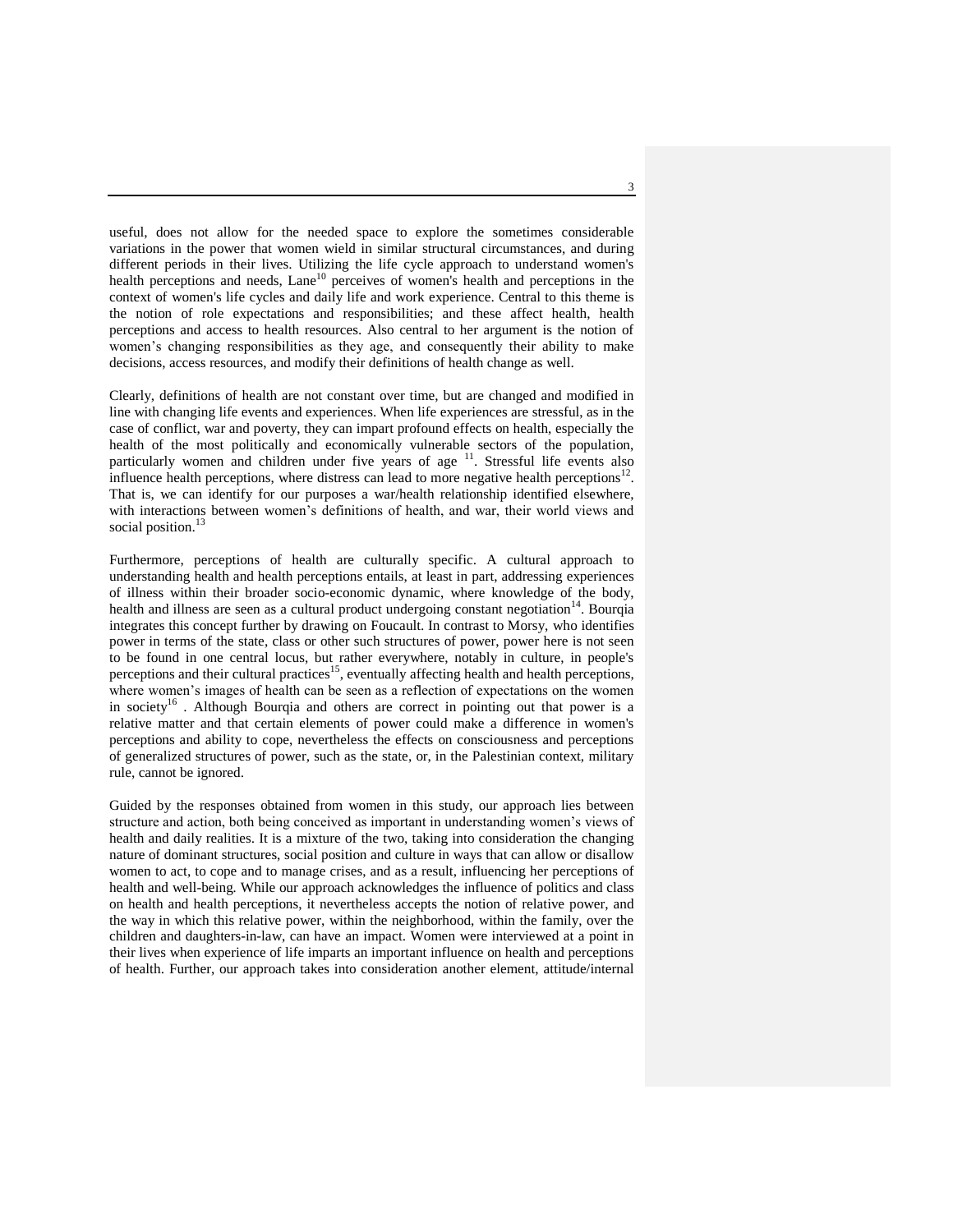strength/ ability to cope, a psychological dimension to health and health perceptions, which is perhaps the result of the different influences and constraints on women's lives, but which appears to be one of the defining features of a healthy state. The case of *imm al-mutarad* the mother of the fugitive- is a case in point, where her role, status and power within and outside the family, is defined by political considerations in relation to her role as **the mother** of the fugitive, and where **he** is her primary concern. Yet it is also defined by her attitude, internal strength and ability to cope with a particularly tense life situation; her perception of her health, as well as health in general, is integrally affected by this.

Thus the concept of health that we espouse here is based on the notion of an interplay between a biological predisposition, and social, cultural, political, economic and psychological factors; the outcome of a particular predisposition is determined by this interplay. Analysis of the women"s narratives provides a picture in which health is defined by a multiplicity of factors and represents a continuum of experiences, the pushes and pulls of life. In the context of women's health, biological reproduction is seen as a key element with influence on health status especially of women of childbearing age, but not the sole one. Age, not only as a biological category, but also as a social construction defining status, role expectations, responsibilities, perceptions, expectations and ability to utilize existing resources, is also important. Cultural factors are also influential, as they so often determine health perceptions and the position at which ill health is acknowledged, demarcating the point of entry into the process of seeking health resources. A psychological dimension ability to cope, internal strength, attitude - is very much part of this definition, since this can be an important element in the determination of the rate of development and eventual outcome of illness, but also a feature that can explain differences between people who otherwise live in similar conditions.

## **Methodology**

The research began with months of anthropological investigation and profile building, working closely with 10 field workers living in the Old City themselves. The fact that over half of the field workers were from the Old City itself helped in more than one way. Indeed, the field workers were key to our ability to enter the Old City. In addition to the normal problems associated with entering communities, we were faced with the particular problems of *Intifada* dynamics in the Old City. The site is like a citadel, with two forces at war: the *shabab* ( the young men) and the Israeli army . Foreign-looking people like us could not have entered the area without the local field workers.<sup>1</sup>

Drawing on the insights gained in the initial investigation phase, three types of questionnaire were developed. They were relevant to three categories of women representing three types of life experiences, and broadly, three categories of questions, reflecting three types of focal issues and concerns regarding health*.* Together these questionnaires aimed to elicit the main features of a woman"s life cycle at the time of the study: unmarried women, ever-married women of childbearing age, and older women. It should be noted that despite the different views that these categories of women hold pertaining to their health and the health of others, certain concepts and lines of demarcation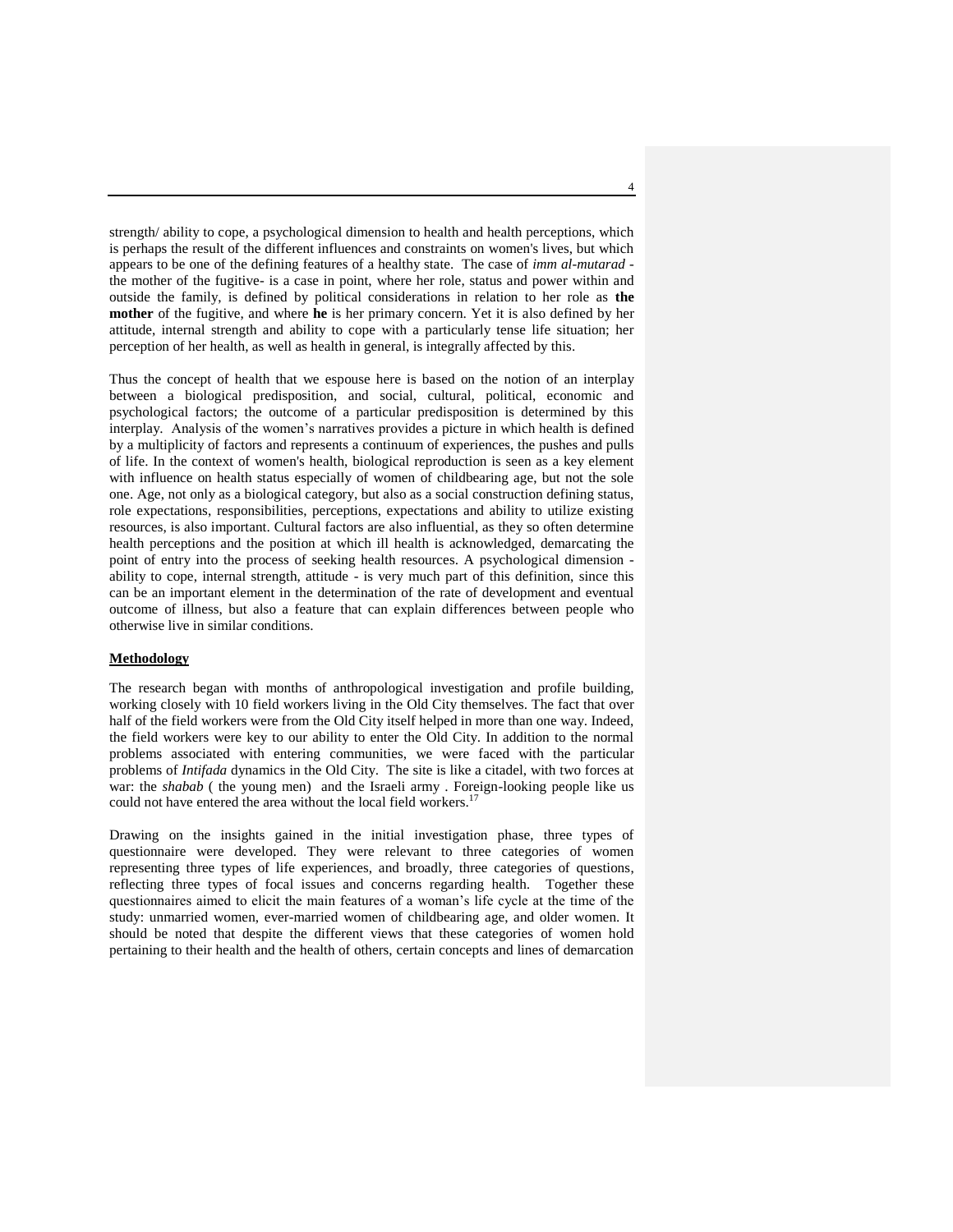unite women from each of the age categories. So we included questions related to all in each of the questionnaires to allow us to make comparisons.

After having gone through trying times attempting to define the borders of the Old City, we finally came up with a geographic region of 12 *haras* (neighborhoods), occupied by about 1,500 households. Of those, we found 213 abandoned houses, leaving about 1,200 houses occupied by about 10,000 persons. We then took a third/stratified (every third house, stratified by hara), random sample of women living in each of the *haras* proportionately to the total population of each *hara*. This sample was subdivided into a ratio of 4:2:1 married, unmarried, and older women. Thus the number of women studied was 207 unmarried, 416 ever-married of child bearing age and 102 older women, a total of 725, constituting approximately one third of the population of women over the age of 15 years in the Old City. In addition to the questionnaires, we succeeded in completing about 50 in-depth interviews with selected categories of women, as well as traditional healers, the field workers themselves who live in the Old City and selected informants.

Our analysis included the following steps:

- 1. We began with an analysis of the discourse of women pertaining to health and health perceptions that we obtained from the profiles we constructed utilizing interview materials.
- 2. We then completed a content analysis of the questionnaires, before coding; that is, we examined each and every questionnaire before coding and collated responses to specific questions so that we could build up profiles for the women, in addition to obtaining statistical aggregates for the defined groups of women.
	- 3. Having understood the patterns of responses in light of the profiles and the individuals" responses to questions, themes were identified. We then coded the statistical information in line with this understanding in order to shed further light on the issue of health perceptions. Because the range of responses was so wide, we had to code responses utilizing simple and biomedical categories - such as acute versus chronic illnesses - in order to yield meaningful statistical data, but by doing this obfuscating the richness of these women's responses. We hope to have partially made up for this by including quotations from the women, whenever possible.

#### **A Flavor of the Setting and the People**

The Old City of Nablus takes up most of the valley between the two mountains on which Nablus is built. The gates of the City lead to relatively narrow alleyways lined with shops and houses. The entrances to the houses are easily missed, especially during the bustling commercial hours when the City is crowded with shoppers and merchants, mainly from the region"s villages and refugee camps. The Old City is divided broadly into two quarters: the Eastern Quarter *(al-Mantaqa al-Sharqiya)*, which is occupied mostly by villagers and urban migrants, coming in primarily from villages and refugee camps near Nablus, but also from the different parts of the West Bank; and the Western Quarter, (*al-Mantaqa al-Gharbiya*) including al-Yasmineh, financially and politically the biggest and most influential *hara* in the Old City.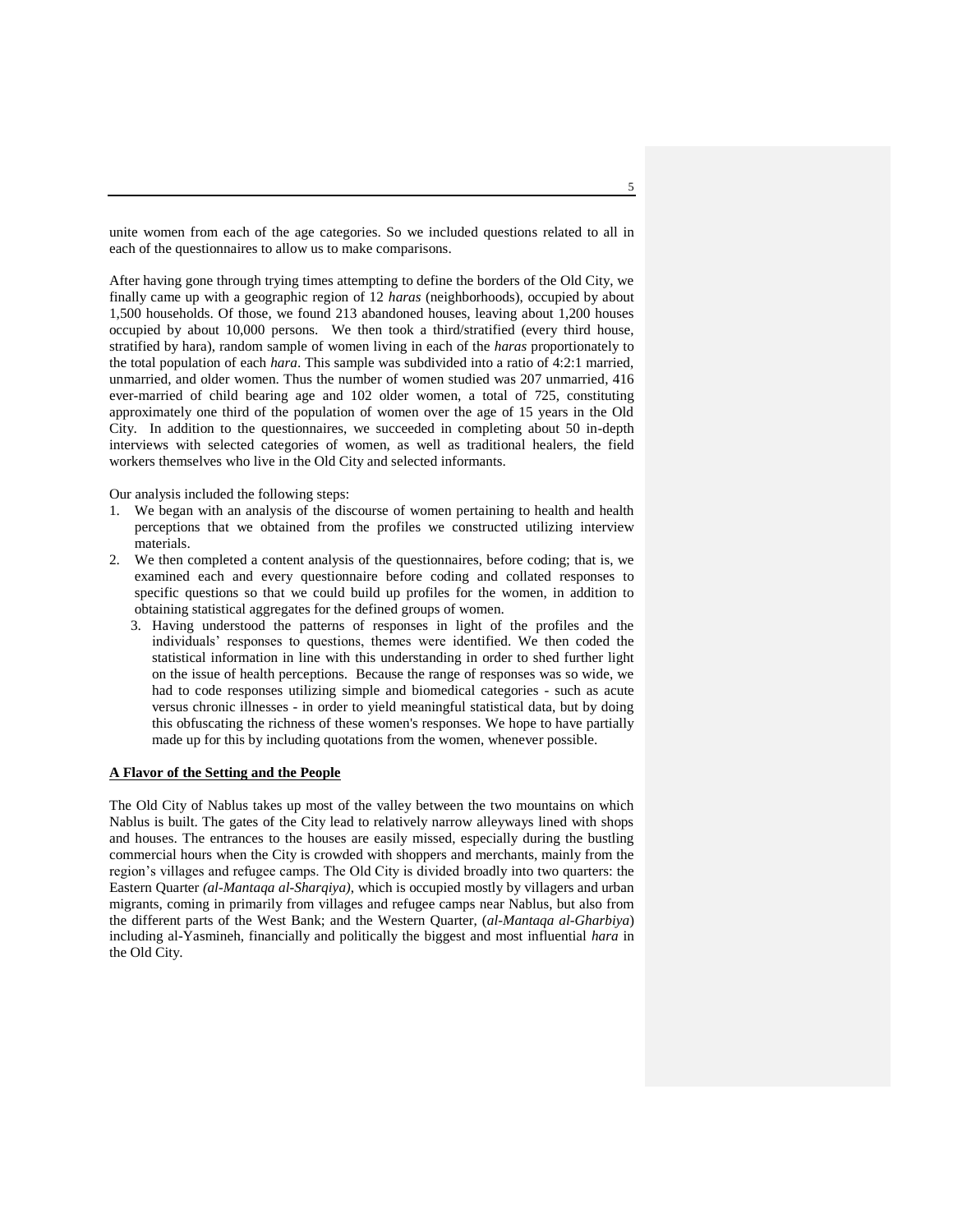Although it is impossible to define the borders of the Old City exactly, it is estimated that it is occupied by some 10,000 people living in 12 *haras*. There are no clear demarcations between the different *haras* within the same quarter: somehow one naturally leads to the other. A *hara* is really a social entity: everyone knows whether someone comes from this *hara* or that, as the *hara* is very much part of individual local identity. Other than the *hara*, the next identifying feature is being from the Old City, where anywhere beyond that appears to be simply 'the world out there' for most of the inhabitants. Within this context, anything that happens in a *hara* is known immediately by everyone. There is a strong grapevine information exchange process taking place as a matter of routine, and as a matter of security against army invasions.

Each *hara* is made up of several *hoshs* as well as of houses overlooking the street directly. A *hosh* is a compound with one entrance leading from the *hara*, joining several buildings and homes into one courtyard and animal shelters *- bawayek*. The *hosh* is the extension of the *hara*, physically and socially as well: this is where the children play and where the families socialize. The *hosh* is signaled by a *qaus* (arch or vault) and a dark entry point.

Once in the *hosh*, you enter into the *saha* (courtyard). This is a confined area specifically for the use of the families living in the *hosh*. The children play in the *saha*, an area that has gradually become the only safe place for children to play in; the outside street came to be seen as dangerous and exposed to military violence. With the long curfews imposed by the Israeli military, sometimes extending for several weeks, and the subsequent inability of the children to go to school, the physical space available to them and their families would literally become confined to the *sahas*.

The *saha* leads to the different homes. Usually, there are several families living in the area of one *hosh*, each with a separate entrance. The *hosh* space or the *saha* is used for social activity, especially by women. After work is finished in the home or outside, women tend to meet at their entrances, which are close together, to talk and gossip. The feeling is that of close community spirit and is expressed by the inhabitants in a proverb referring to *ghalaq wahad or bab wahad* (one community one door). The community spirit is so strong there, that families are often found sharing food and lending food or money to each other. As women say: *Al wahdeh bi-tifrij la al-tanieh* (one relieves the difficulties and the pressures of the other). Since the beginning of the *Intifada* such sharing, especially of food, has increasingly become a necessity with curfews and strikes becoming so much part of daily life and resistance. Indeed, the Old City of Nablus has become famous for its invincibility to *Intifada* conditions partially due to this community spirit that characterizes its inhabitants.

Houses usually have at least one window that overlooks the *hara*. This is how most women monitor the comings and goings of people and their family members during the day. This is also how they communicate the coming of the army to raid the *hosh* looking for the *shabab*, a task that the women seemed to have taken over with intensity during the *Intifada*. Generally the homes are quite humid, mainly because of inadequate sunshine, and because they were built many years ago, 100 years ago or maybe much more than that. With time, families have added new rooms to existing structures here and there, only adding to the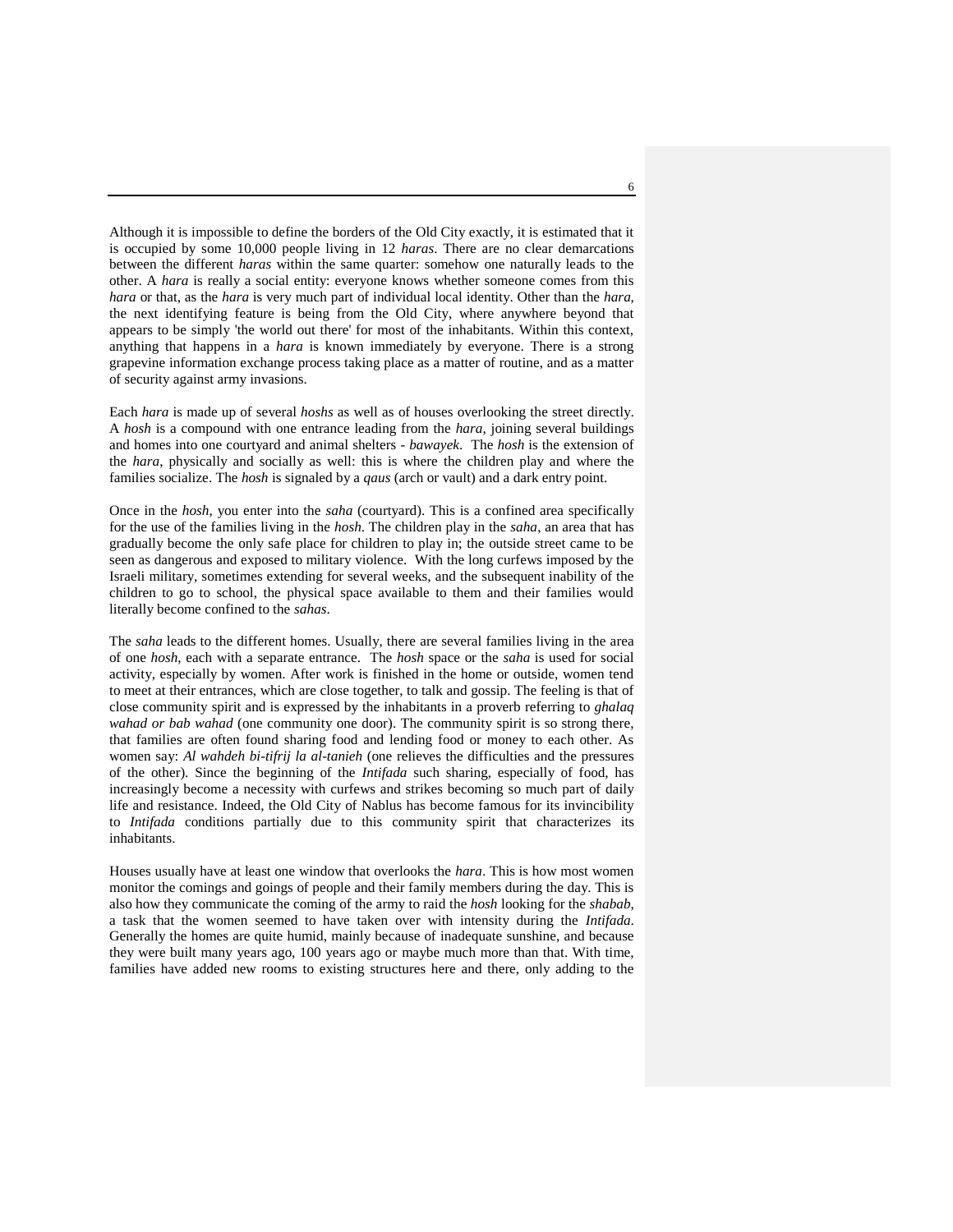problem of bad ventilation, where the new structures have blocked the sun"s rays from penetrating the old ones, sometimes even creating rather odd living arrangements. In one particular case, we had to go through the sitting room of one family in order to reach the home of another: that was the only way in!

Once you are on the roof and you look at the Old City you virtually see one roof: all the houses are linked to each other at the top. This makes privacy virtually impossible; sounds, discussions, arguments and fights can all be heard by the neighbors. As a result a special moral code has developed in the Old City where neighbors cover up each other"s problems. Yet closeness is a double-edged sword, for this physical closeness is on the one hand intrusive, and on the other has led to an amazing degree of social closeness, community cohesion and sharing, especially during trying times.

Unfortunately, the army has caught on to the advantage of linked roofing, creating a constant state of anxiety for the inhabitants: they use the roofs to follow the *shabab* from one place to the other quickly, and often jump into the living rooms and bedrooms of people in the middle of the night. This kind of atmosphere creates the perfect setting for constant anxiety, as anyone and everyone is subject to this treatment by the army in pursuit of the *shabab*. As you walk around the Old City you can clearly identify army posts<sup>18</sup> everywhere, not only in the street, but also on the roofs where the visibility is better. So you are neither spared this surveillance when you are walking in the street, nor are you spared when you are in your home, trying to relax, or even when sleeping. The women's narratives in this study often referred to the threatening and unpredictable violations of privacy by the army, using the rooftops at all hours, as a source of anxiety and stress that directly affected their state of well-being and health.

The Old City is a political moving force in the area. It is famous for its resistance activity, and the great courage and sacrifice of its inhabitants. The army is everywhere, and so are the *shabab*. It is a situation of ongoing tensions between the population and the occupier. This state of generalized political emergency expressed itself in many ways, affecting economic and social activities, and even protocol and semantics: after being offered coffee to drink, people now say: *Bi hadat albal*, (here"s to tranquility of the spirit*)* instead of the pre-*Intifada dayman* (may your condition/prosperity prevail*).*

Throughout the *Intifada* years high road blocks and barricades were erected by the army at the main entrances of the Old City, as well as inside it, in order to seal off access from one *hara* to another. They were designed to prevent the *shabab* from escaping into the alleyways during a confrontation with the army. But they also reduced the traffic and limited accessibility to homes: it was especially striking to have many reports from women complaining that these blockades made it impossible for ambulances to reach close enough to homes to pick up critically ill or injured people.

As part of the collective punishment measures imposed by the Israeli army, the road blocks and barricades totaled 14 at the time of the study. There existed a variety of types and shapes, sizes and heights of such barricades, from boulder blockades, habitually 3-4 meters high, to cement walls, to barrels filled with cement up to 4 meters high, blocking a whole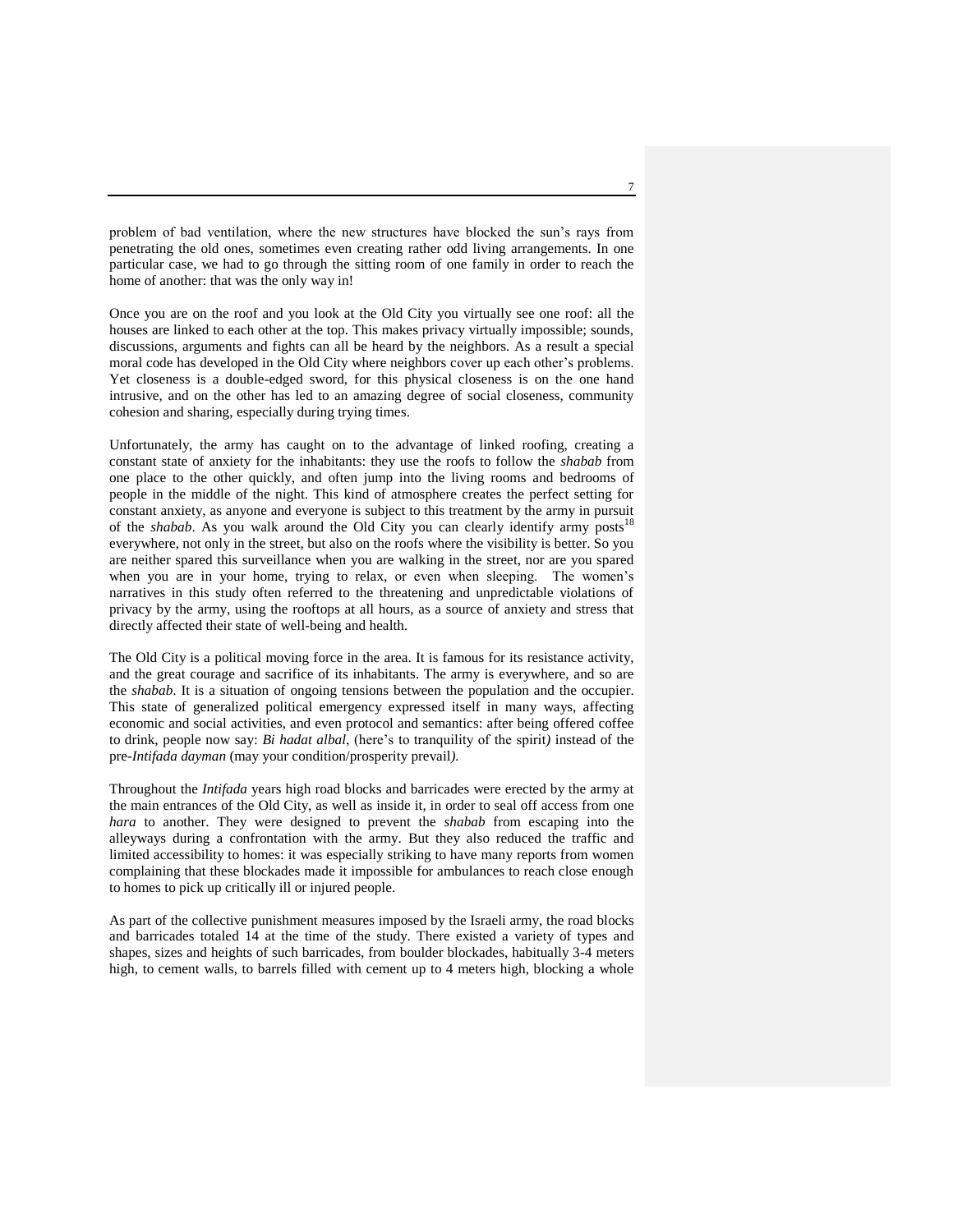entrance in and out of the City and finally, prison-like iron barred gates and in some cases, a combination of one or more of such blockades*.*

Women's roles outside the household were positively enhanced especially at the beginning of the *Intifada*. Their social and political role became more pronounced as they increased their activities, becoming the core of the neighborhood committee community support system, in protecting the *shabab* with their lives, in throwing stones at the army, in distributing leaflets and in straightforward and nerve-racking confrontations with the army. This activism, in the case of married women with children, became more pronounced regarding the protection of their own, as well as other children - they all became "my" children, in the popular language of resistance - children's imprisonment, martyrdom, and, perhaps worst of all, fugitiveness. Here, youths can run as fugitives for years, living in different places in the Old City and moving regularly, perhaps daily, so as not to be arrested by the  $\arcsin^{19}$ .

Quite clearly, the political setting has had a dramatic impact on the consciousness of women. It certainly appeared to give them unbelievable strength, reinforced by the support mothers get from the *shabab*, their sons" friends. They come to visit the mother, not the father. The relation between them is quite strong and loving: in essence they treat her like their mother. Yet women"s roles and involvement in the national struggle also witnessed modifications early in the *Intifada*, reaching beyond the domestic or private sphere and gradually extending to the public sphere, the women in this case becoming a more visible and vocalized force.

#### **Women's Perception of Health**

#### **Unmarried Women**

The 207 unmarried women's ages ranged from 15 to 49 years. Of those, 65% were in the 15-19 age group, 15% between 20 and 24 and 20% 25 years or over, a rate of spinsterhood that strikes one as high. The average age was 20.5 years. On the whole, these women were reasonably well educated, given the generally low socio-economic status of their families. Their mean educational level was 8.7 years for those over 18 years of age, and 8.9 years for all the women, including those still in school. Only 3% had not had any education at all, 17% had had 1-6 years of schooling, 71% 7-12 years and 9% 13 or over.

What seemed to define the status and ability of these unmarried women to cope with life, even to answer our questions openly and exhibit self-confidence, was a mixture of age and educational status. In general terms, girls of school age who were still in school, tended to be open and answer questions more daringly. Although open, they tended to feel pressurized by family, especially fathers and brothers, and restriction to the home, since they knew and understood the value of the world out there. The engaged girl, even if in school, was even more frank than the others, as the *katb al*-*kitab* (engagement) allows her a new social status and gives her relatively more freedom, and what seems to be a social sanction, to speak up. The third category of 'girl' is the older - over 25 - for, even if she is in her forties she is still called a girl to denote virgin status. She tends to be caught within the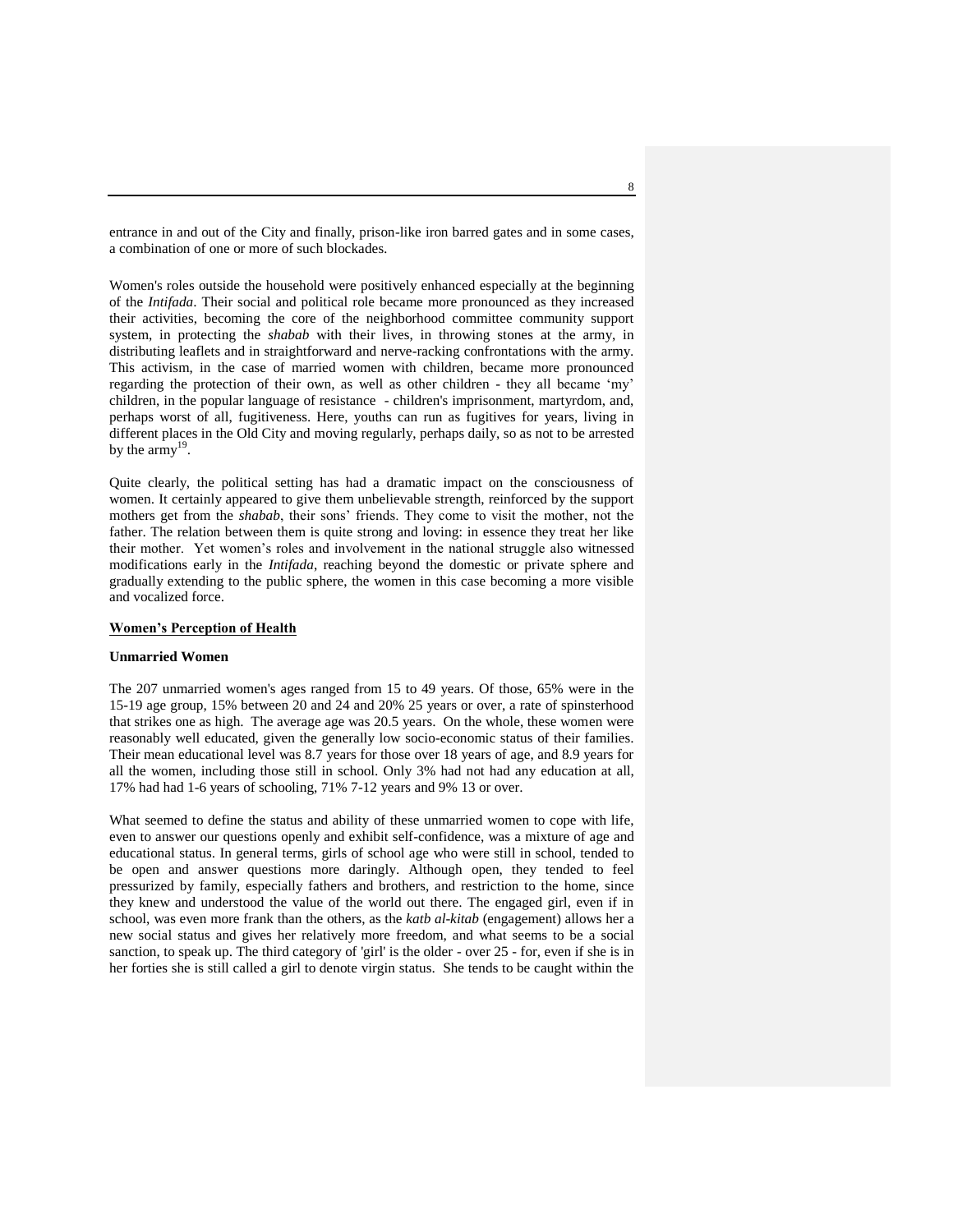confines of the domestic sphere, often being used to serve family members, with parents planning for her to serve them as they grow older.

## **Perceptions of Health**

.

We found an unexpectedly high rate of reported conditions and symptoms for this age group and social status category which is not expected to be predisposed to disease or to have many health complaints. These complaints, however, appeared to be mostly mild in nature. What is especially curious is the higher than expected rate of reporting burning sensations at urination (26% reporting having these symptoms frequently or sometimes) and the vagina (23% with frequent or sometimes reports). Reports on period pains were also high, with 54% of the women denoting frequent strong period pains and 30% only sometimes. These reports may be partially explained in terms of an excessive preoccupation of younger unmarried women with the regularity of their periods and the nuisance of their symptoms. They may also be seen as a measure of future social achievement through marriage and improved options in life that the field workers noted (complaints as evidence of future reproductive possibilities). On the other hand, given the physical and financial constraints imposed on younger unmarried women against seeking medical advice, and the fact that women in this category can become ill and require attention, but are not allowed to do so by the taboo associated with seeking reproductive health care in the unmarried state, these reports could indicate an unfulfilled medical and health care need.

Examining burning symptoms by age we found that 23% of those 15-19 years old reported such symptoms, compared to 31% among those 20 or over; and although the relationship of these reports to the reports pertaining to overall health were not found to be statistically significant, the pattern does indicate that those who rate their health as good suffer fewer such symptoms than those who defined health as moderate or bad. These results suggest that these problems may be physical/biological and not only a manifestation of psychological stress, and may in fact require medical attention.

We also found a relatively high rate of reported pain symptoms with a range of 25% reporting frequent and moderately frequent episodes of stomach pain, and a high of 75% for headaches, 50% for back pain, and 43% for muscle pains. Interestingly, when we examined reports of pain in relation to whether these girls had been subjected to beating (by male family members or by the occupying army), girls who reported being beaten also reported a higher percentage of symptoms of pain, with, for instance, 63% of those who reported themselves as experiencing beating reporting also episodes of back pain, compared to 37% among those who did not report any beating; similarly 53% of those reporting beating also reported episodes of muscle pains compared to 33% among those who did report that they had been beaten. Likewise, women who reported higher levels of pain and other symptoms, such as burning on urinating or in the vagina, and who assessed their health more poorly tended to come from poorer backgrounds, with worker or unemployed fathers or househeads, compared to lower levels among those whose fathers were professionals or white collar workers.

 $\overline{Q}$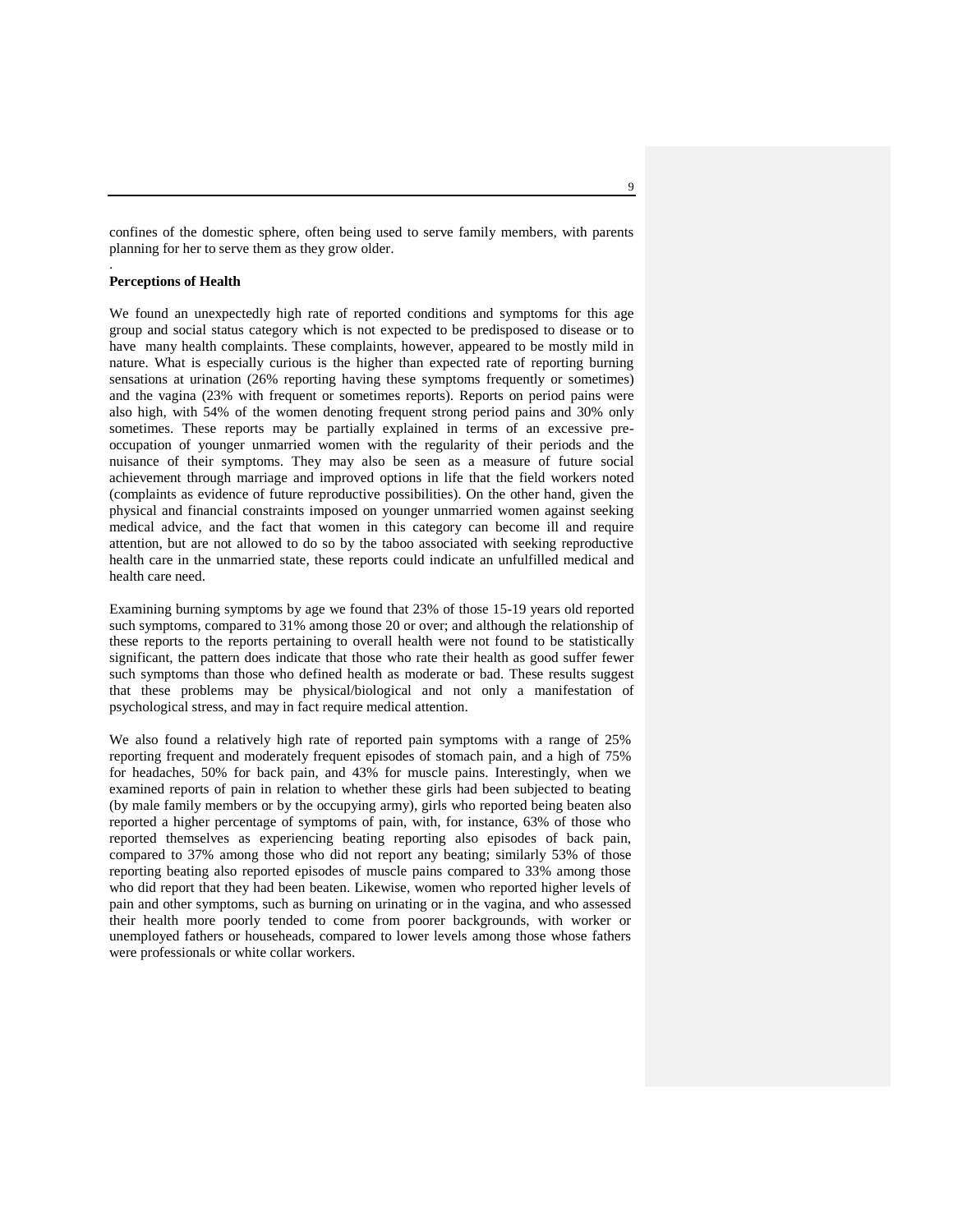We found no relationship between reports of pain and reports of psychological distress, such as anxiety, lack of sleep and inability to concentrate. However, in their narratives, these young women associated body pain with fear, anxiety and a generally unstable lifestyle:

## *'... I feel like an old woman physically, with pains all over, and always tired because of pressures, political mostly, but also psychological.'*

In some cases, regular direct exposure to military violence was used as an explanation of health problems. Of the total number of women 30% reported no anxiety problems and 70% related their anxious states to fear of the army and war conditions; 50% reported an inability to concentrate, with all explaining this problem in terms of either military violence or fear about the future; 30% reported no psychological problems, and another 30% reported serious ones, again pertaining to military violence and fear about the future. A combination of school closures, general strikes, a high level of violence in the street, and a lack of ability to visualize the future seemed to grip the consciousness of these women. In the particular case of a 15 year-old girl, the fact of having a fugitive brother resulted in frequent night raids by the army and the beating up of family members, including herself. Explaining the reason for her irregular menses she said:

## *'Because I fear the army and each time they beat me, my period comes earlier and accompanied by a strong flow.'*

Thus these women would talk about pains in different parts of their bodies in terms of a consequence of the fear which surrounds them, insecurity, the army, curfews, tear gas, beating, clubbing, imprisonment of relatives, demolition and sealing of houses and generalized street violence and the experience of the death of loved ones.

The lives and destiny of these young, unmarried women was directly affected by the stressful life conditions of the family experienced during the *Intifada*. In the following example, the young woman"s two brothers were in prison, sentenced for life, and the burden of family support was on her shoulders since her father was dead. She had been stripped of her youth, was taken out of school to take care of the house while her mother was working and following up lawyers to get her children released from jail. She concluded by saying:

*'I hate life, I wish to die because I live a life that is meaningless and full of pain and sorrow. Before the Intifada, I was the Mudallala (the spoilt one). They* (her family) *wanted me to have an education because they had none. But unfortunately the school is gone and the hope is gone. So. this is my health, because I have emotional and mental pain.'*

On the whole, the unmarried women tended to have a holistic view of their own health, explaining physical symptoms in terms of psychological, political and social causes. When we asked them who had good health, a high of 18% reported than no one had good health "these days" (a reflection of the difficult life events of people living in the Old City), 9%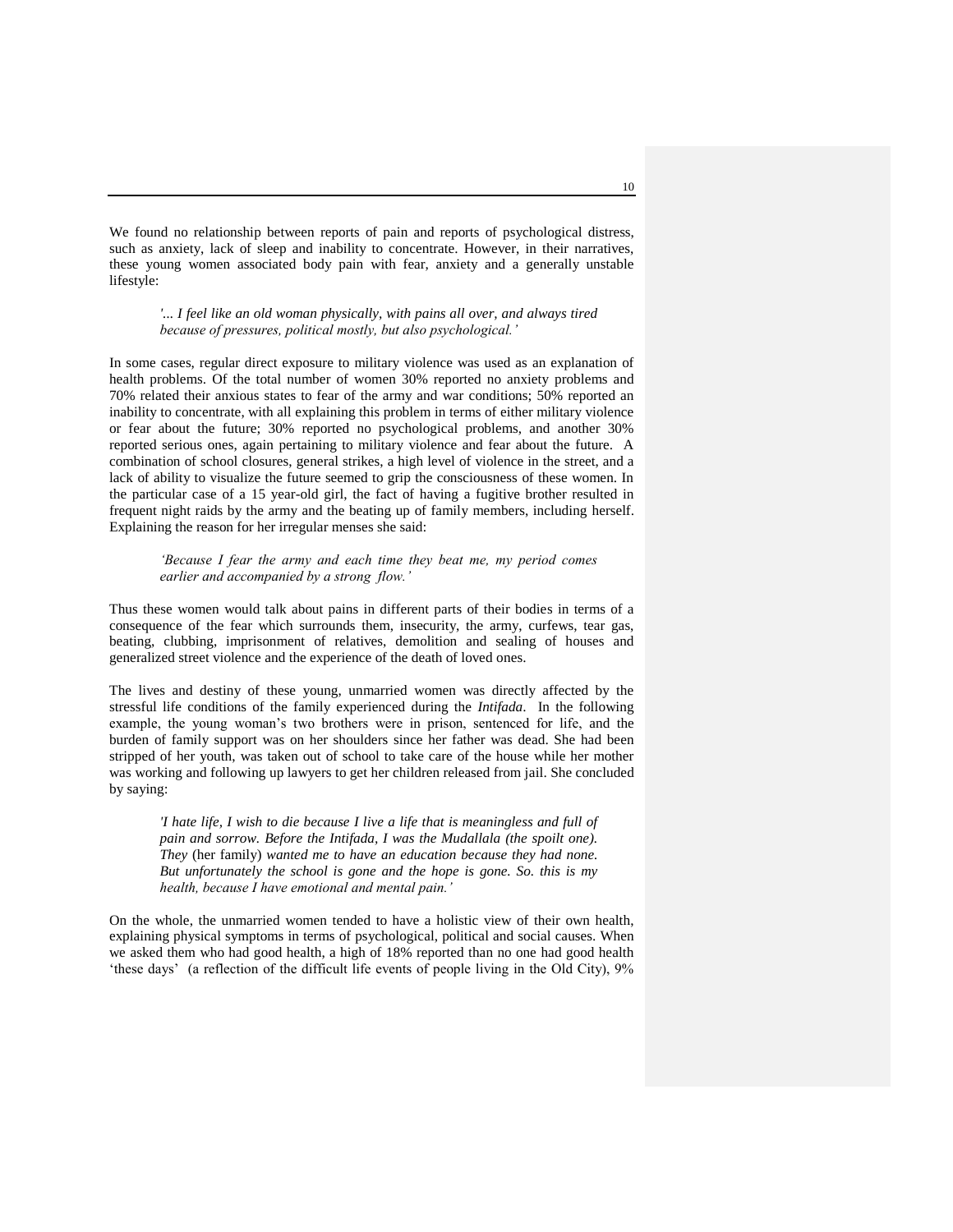specifically said it was those who lived away from the army and confrontations who had good health, 25% said it was those that had no worries and had achieved happiness, 20% focused on the physical environment, such as good housing, sewerage, water etc, and 18% explained health in physical promotive terms such as those who ate healthy food and exercised regularly; the rest explained health in a combination of all the above mentioned factors.

Thus, these women tended to negate the presence of disease by virtue of age, since age represented a denial of the sick role defined for them by society and culture. Yet the influence of the biomedical model is evident, since women often maintained that there was nothing organically wrong with them and that their symptoms must be psychological in origin. What is interesting here is what appears to be a transitional phase in their consciousness, mixing indigenous holistic views of health with modern medicine. The responses of those explaining health in biomedical terms also tended to have a recipe-like nature: almost a recital of health tips commonly encountered in popular magazines and the media in general. This perhaps reflected their lack of first-hand experience with illness, whether as carers or as patients and was in contrast to other women who were married or who were older in age. This period, or stage of transition, is possibly reflected in these young women's attempts to reconcile prevailing traditional health explanatory models on the one hand, and on the other, views that are available to the general reader in the media and even in school textbooks, seen as modern and perhaps also more in resonance with the interviewers" supposed opinions and views.

The following examples demonstrate the multifaceted character of the definitions given to a healthy state and the recipe-like components common to many. This 11th grade student considered that being healthy means:

*'That every morning to drink a glass of milk and to stay away from having tea first thing in the morning, because tea and coffee are bad for the health of humans, and in addition to practice sports.'*

Perhaps the best example of this type of definition that sought to incorporate "idealized" notions of health was the one provided by this 24 year-old who was a college student:

*'First cleanliness, second decreasing agitation, third choosing foods that contain vitamins, fourth sports, fifth to go to the outside world through making visits and sixth a good sleep.'*

A shocking 99% reported having been exposed to tear gas sometimes or a lot, one of the many effects of army violence and its policy of collective punishment. Of those, 87% reported that exposure to tear gas had had an impact on their health, describing symptoms in line with what is typically described by the population at large - respiratory, digestive, skin and eye problems.

With the tear gas question, we also had a chance to approach the usually sensitive question of physical abuse and beating, specifically domestic violence mixed with army violence. Of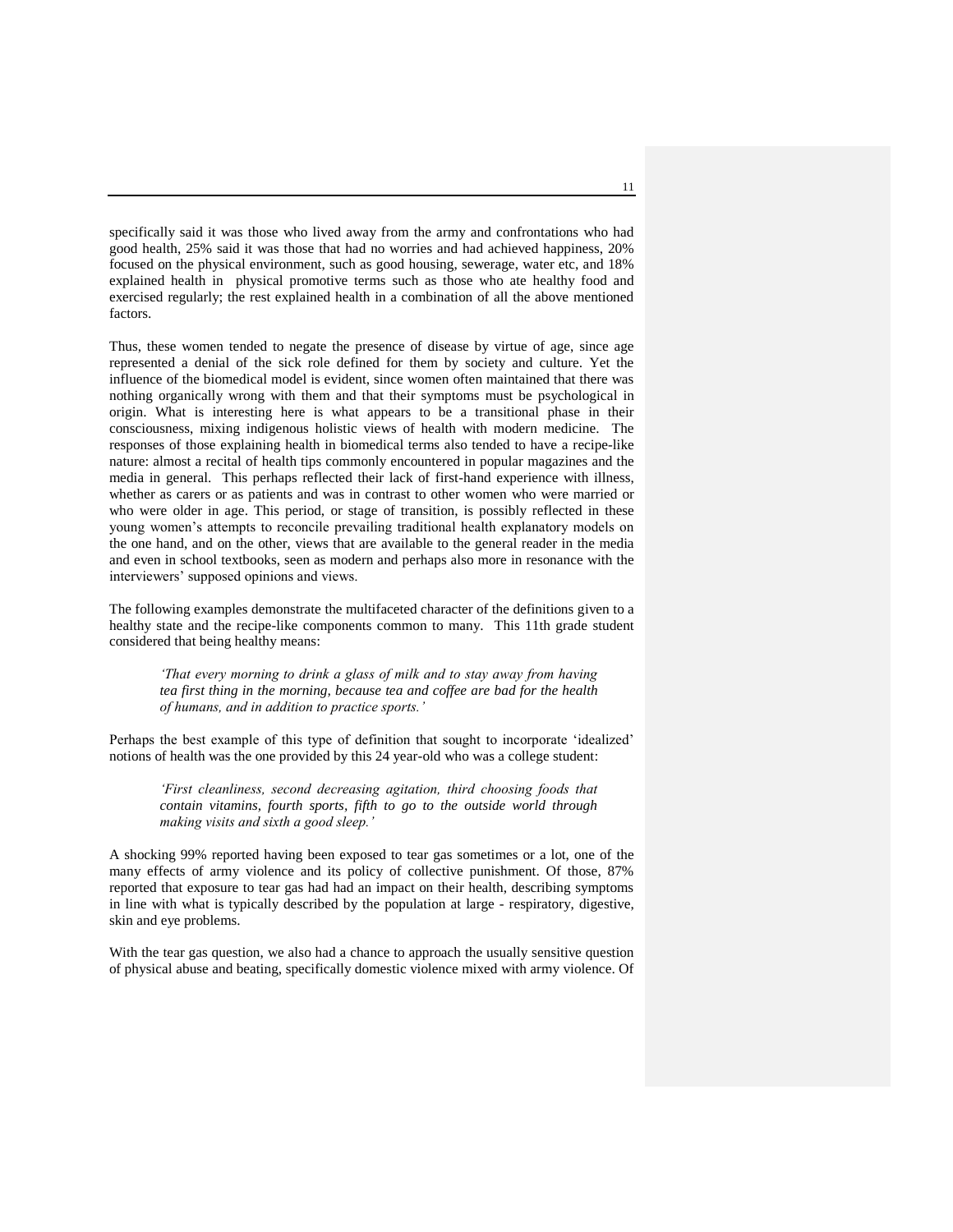the total a high of 54% reported having been beaten sometimes or a lot. Of those reporting being beaten, 62% said they had been beaten by the army and 32% by family members. A higher proportion of the women who reported being beaten were under the age of 20 years. They tended to be the daughters of workers or unemployed men, as opposed to househeads with white collar or professional jobs. They were found to have higher levels of reported anxiety, with 59% of those beaten reporting anxious feeling, compared to 41% among those who were not beaten; they tended also to report higher levels of pain in their bodies, although reports related to their health status in general were similar.

Taking these facts into consideration, it is perhaps not surprising that many of the respondents would assert that "no one has good health", meaning that, given the then current political and socio-economic realities, a "complete" healthy state is beyond the Old City population"s reach. Such words were usually the opening statements of responses, with additional definitions later provided by the same respondent:

'*No one is healthy, healthy people are psychologically in a good state and are free of worries. Freedom gives good health.'*

Other more complex health perceptions would use an inverse relation and conclude that the occupier, the one seen as causing ill health to the population, was the only one to enjoy good health:

*'Shamir\* has good health because he is like a monkey; when we see him on TV, we see that his health is good and that the way he walks shows that his health is good.' (*\*The prime minister of Israel at the time the study was conducted.)

An analogous understanding was also found among married women as in the following:

> *In this situation, no one is healthy except for the occupiers, perhaps they are the only ones who are tranquil –hadi al-bal- and in good health.'*

and to conclude this understanding of health, we offer the words of a young woman:

'*Good health is not being a Palestinian. To be a Palestinian is bad health*"*.*

Health was also seen by these women as the ability to manage and overcome stressful life conditions, pointing out that the individual could indeed play an active role facing and withstanding a harsh life:

*'Our neighbor has good health, although her sons are in prison, yet she is living a normal and happy life.'*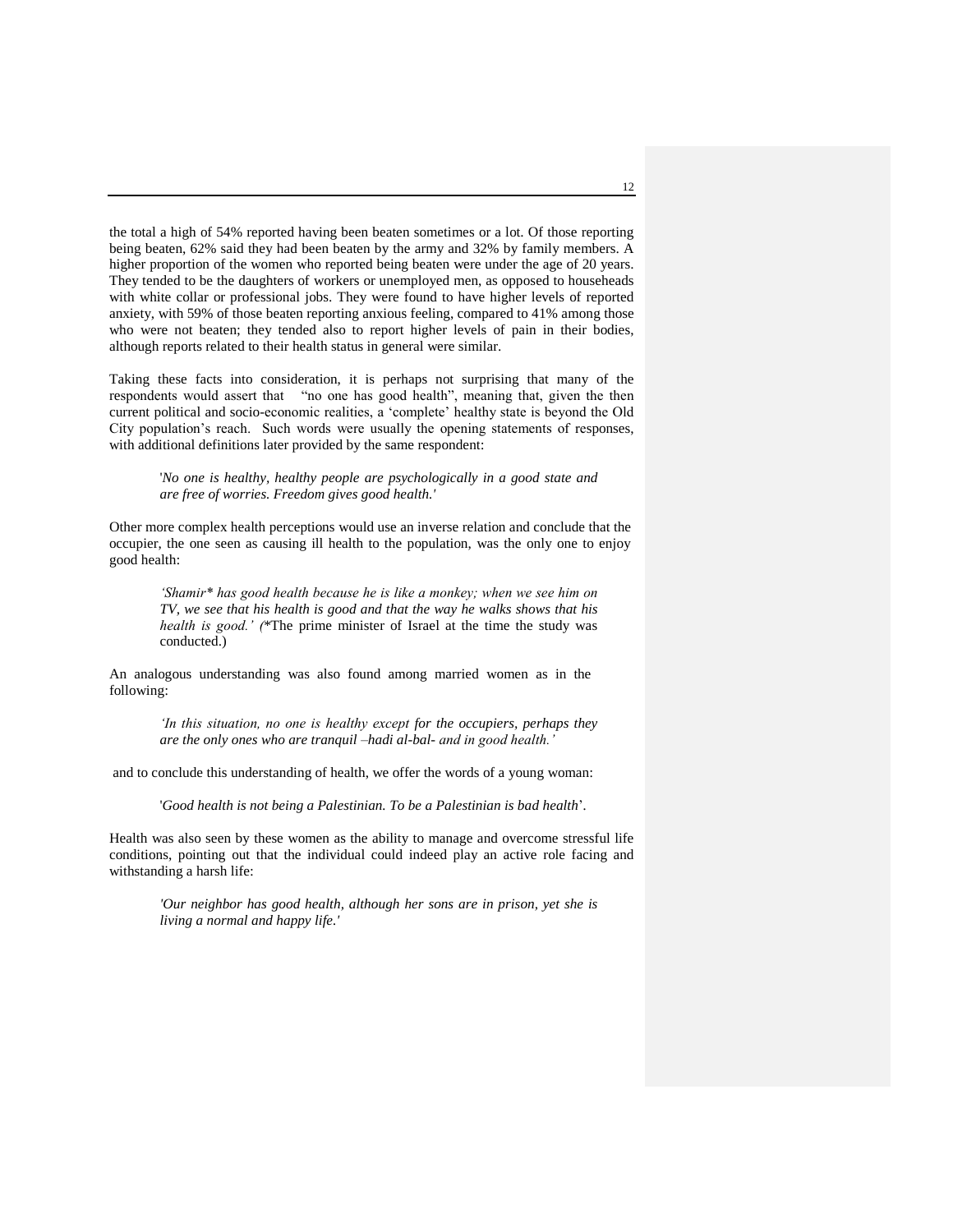This statement also invokes a specific attitude in defining an overall state of health. Despite physical and other difficulties, internal as opposed to external factors are seen as ultimately determining overall health status.

Health and illness were also defined in terms of the ability to be involved in social activities, for example, the ability to socialize inside as well as outside the home. This reflects the inter-relation between a transformed every-day life as a result of all the violence, and the frustrations that it brings about on the one hand, and the resulting impact on health, mainly on the psychological level.

To sum up:

- \* Pain seems to dominate the consciousness of these women, expressing overall tense, difficult, unstable and deprived life conditions, and manifesting these life conditions in concrete physical symptoms. Their explanation of their physical experience of pain moreover is also related to their general life conditions within the family, as women deprived of the right to make the most elementary decisions regarding their life, as well as outside the family, in the context of intensified political conflict.
- These women tended to define their health in terms of their generalized psychological state, precipitated by the political conditions, and combining this aspect with other physical elements, such as recent sickness (within the past two weeks), urinary tract infections and other reproductive organ problems, in addition to period irregularity. Because of their age, biology, and social status as young and unmarried women, they are generally not sanctioned by society to fall into the sick role in biological/ physical terms. However, age and inexperience allow for discussions of psychological problems, enabling these women to express themselves extensively in mental health terms. Anxiety, irregular sleep and concentration difficulties were among the indicators showing a high level of instability. According to the explanations of these women, an inability to cope and a feeling of hopelessness, in addition to material poverty, translated into disease. Thus they saw their health in a holistic framework in terms of their overall life conditions.
- \* Given this general viewpoint, differences in perceptions among these women were noted, influenced by financial status, and a mixture of education and age denoting present social status and future hopes in life. The poorer the women, the more selfreported illnesses, the more pain and the worse the view of their health. Those pulled out of school also tended to report more health problems and to view their health as worse than those who had graduated or those who were still in school. The latter appeared to suffer least, whether physical or psychological symptoms, since they were still in the process of building their future and had not begun to be hit by real life's lack of options and desperation. Those who had been pulled out of school reported the worst life conditions, and reported the worst health conditions, including incidents of beating by both family members and the army. In a nutshell, personal as well as generalized views of health do appear to be linked to the specific socio-economic and family context of the individual woman, despite the generalized neighborhood/national context, the fear, and the hopelessness that the Old City people live in, and that justify the relatively high reports of both physical and psychosocial symptoms.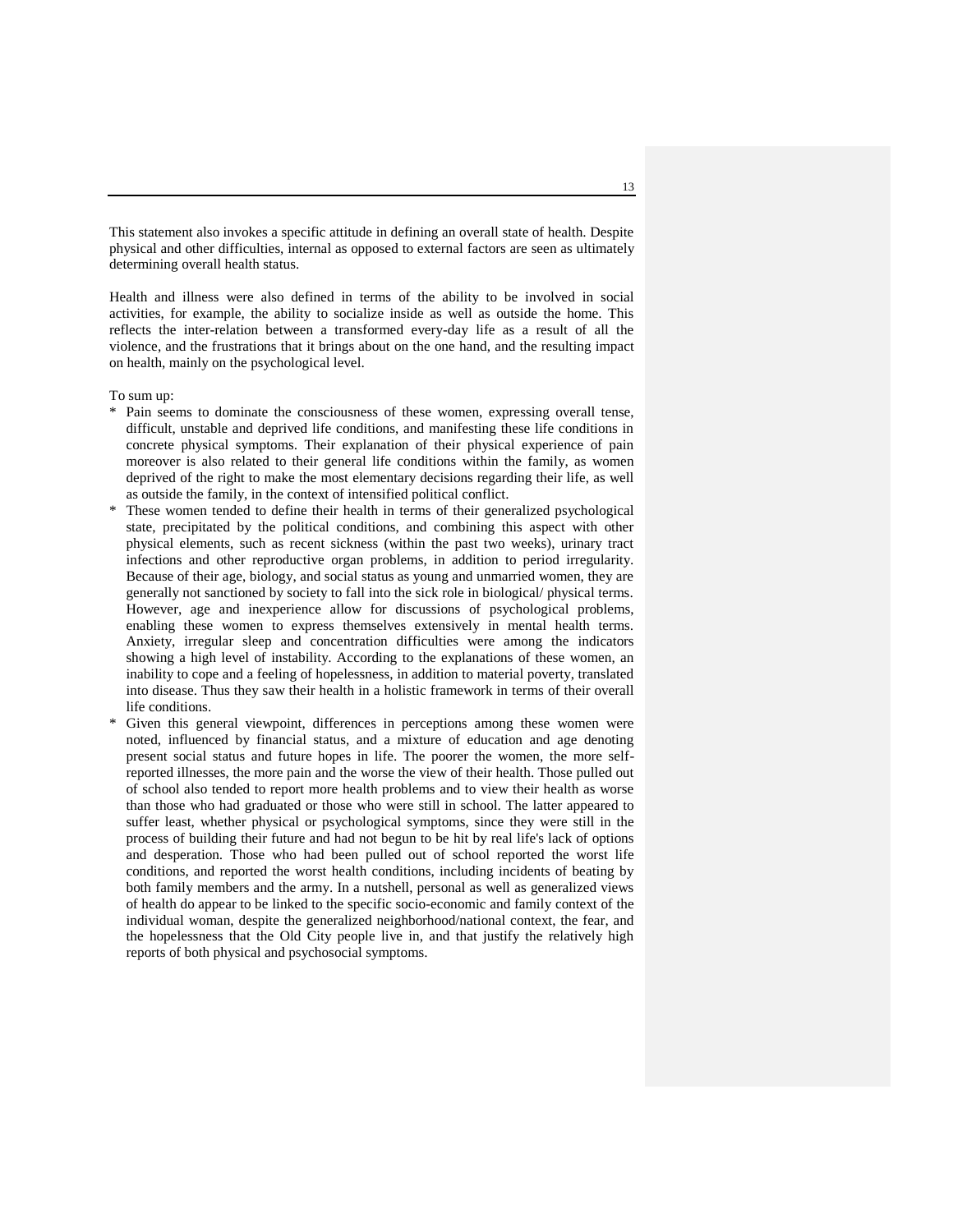## **Married Women**

The ages of the 396 ever-married women of childbearing age included in this study ranged between 15 and 49 years, with 38% under the age of 29, 35% between 30-39 and 27% between 40-49 years. Of the total, 93% were married at the time of the survey, a low of 2% were divorced, 4% widowed, 1% with husbands in prison (it is usually the sons, not the husbands, that are most active in the *Intifada* and that end up in prison) and 0.3% *hardanat* - estranged and living temporarily in their biological family"s house.

As one would expect, the relative educational status of these women was poorer than that of the younger generation, with 18% having had no education at all, (3% among the unmarried), 52% having had 0-6 years of schooling<sup>20</sup>, (20% among the unmarried), 43% having had 7-12 years of schooling, (71% among the unmarried), and 5% having had post high school training in contrast to 9% among the unmarried. They generally came from poor backgrounds, with 50% denoting househead as a worker or farmer, 17% as unemployed, in prison, disabled or dead, and 28% as white collar or professional worker, generally from the lower or middle classes.

The large majority of these women did not work outside the home, although many assisted in earning income for the family through small tasks that they performed at or near home, such as sewing, knitting, embroidery and the processing of vegetables for sale in the Old City. Some were domestics or held other types of menial jobs such as cleaning the heads of animals to be eaten by what they visualize as rich people outside the Old City, cracking almonds, cleaning *mloukhieh* (a green leafy vegetable), coriander, parsley and other such food items which they could do at home. Work as domestics would not usually be divulged, since such occupations continue to be unacceptable and seen as reflecting badly on the head of the household, implying an inability to provide for the financial necessities of the family.

#### **Perceptions of Health**

As was the case with the unmarried women, the narratives of this category of women also contextualized their own health situation, as well as their more general views on health within the broader political and socio-economic realities that they were experiencing at the time of the study. Also similar to the unmarried women virtually all married women - 99.5% - reported having been exposed to tear gas sometimes or a lot, giving us a consistent gauge of the military violence that is so much a part of their stressful life experience. The harsh life resulting from the collective punishment measures and the generalized intense violence that characterized the Old City was seen by many as an "injustice" imposed upon the civilian population who had been made to pay the price for actions that they had not committed. The uncommonly bold words of this 40 year-old who had ten children, and one son in prison, illustrate this point:

*'There is no one that is healthy.(...) The Old City is basically full of wrongs. It has become a centre for the Israelis and for the shabab and the residents are the victims in all cases. This is – thulomm- a wrongdoing, and*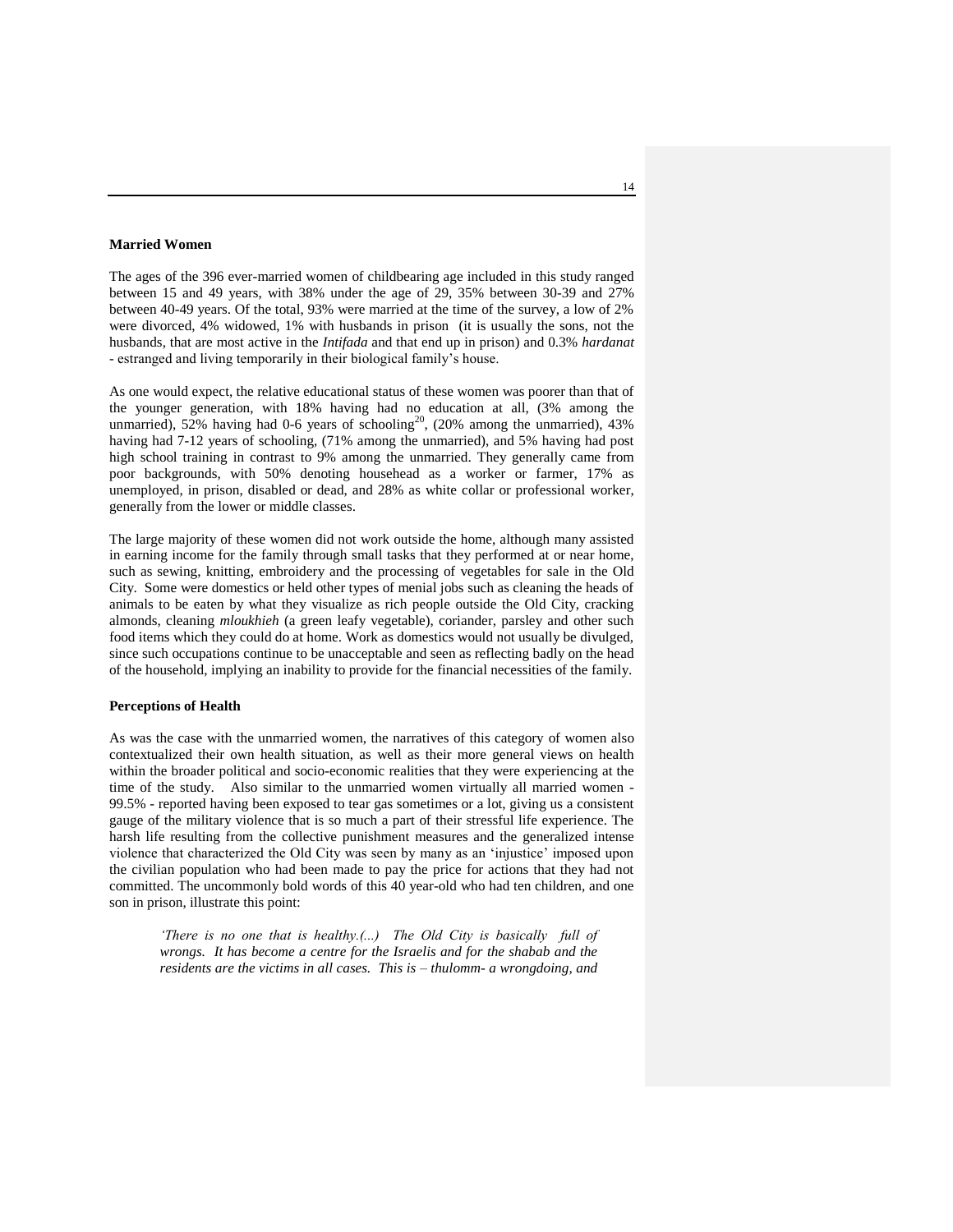*the way it should be is to distribute the activities and not to concentrate them over here for the sake of the children and the mothers. Ours is a life full of tensions.'*

Note also how the same respondent summarized the way in which her constant worries and anxiety over the safety of her children had affected otherwise well-grounded, established and undisputed social values,

*'A girl is better, especially these days- all my ailments are caused by my fear for my sons, we women have come to hate having sons.'* 

On the whole, as is the case with women in general in different cultures, their definition of health seemed to be linked to their present life cycle and primary role and responsibilities as child bearers and mothers as the next example demonstrates. This 50 year-old married woman said that she purposefully tried to avoid getting sick:

*'because I am responsible for children and there's also my responsibility for my husband.'*

As one would expect, married women report more conditions and more episodes of pain, including a higher rate of reported burning on urination, at 55%, and in the vagina, at 54%. They reported a feeling of anxiousness at a higher level of 78%, compared to unmarried women. They generally defined themselves as less healthy than the younger unmarried women, with 37% reporting good health, compared to 63% among the unmarried women, 53% reporting moderate health and 12% reporting bad health. While the question of whether these symptoms were in fact an indication of the presence of disease or not cannot be answered here, it remains true that these results reflect an increased preoccupation and awareness of these problems, perhaps reflecting the known increased incidence of gynecological and urinary tract infections found in general among married women.

There is no question that health is generally seen partially in terms of age: the younger the healthier. Here, their reports on their own general health status were indicative, with 47% of those 15-29 years old reporting good health, compared to 34% among those 30-39 years old and 25% among those 40-49 years old. As the women see it, with age, you accumulate the prerequisites for sickness: childbirth, and hard physical work that wears you down. This is gradually and eventually, as we shall see later, linked to the "expected": old age brings sickness, and, of course, eventually death. But not only that, health is a cumulative concept, where the accumulation of worries, burdens of life, increasing age, and childbearing altogether end up precipitating disease, as described by this 46 year-old woman:

*'Nobody has good health at my age. But I think that despite diabetes and hypertension I have good health since I am still very active - hirkeh.'*

Yet, here was this woman in the end defining health in rather functional terms, as the ability to move around and manage daily life, despite diagnosed conditions and concrete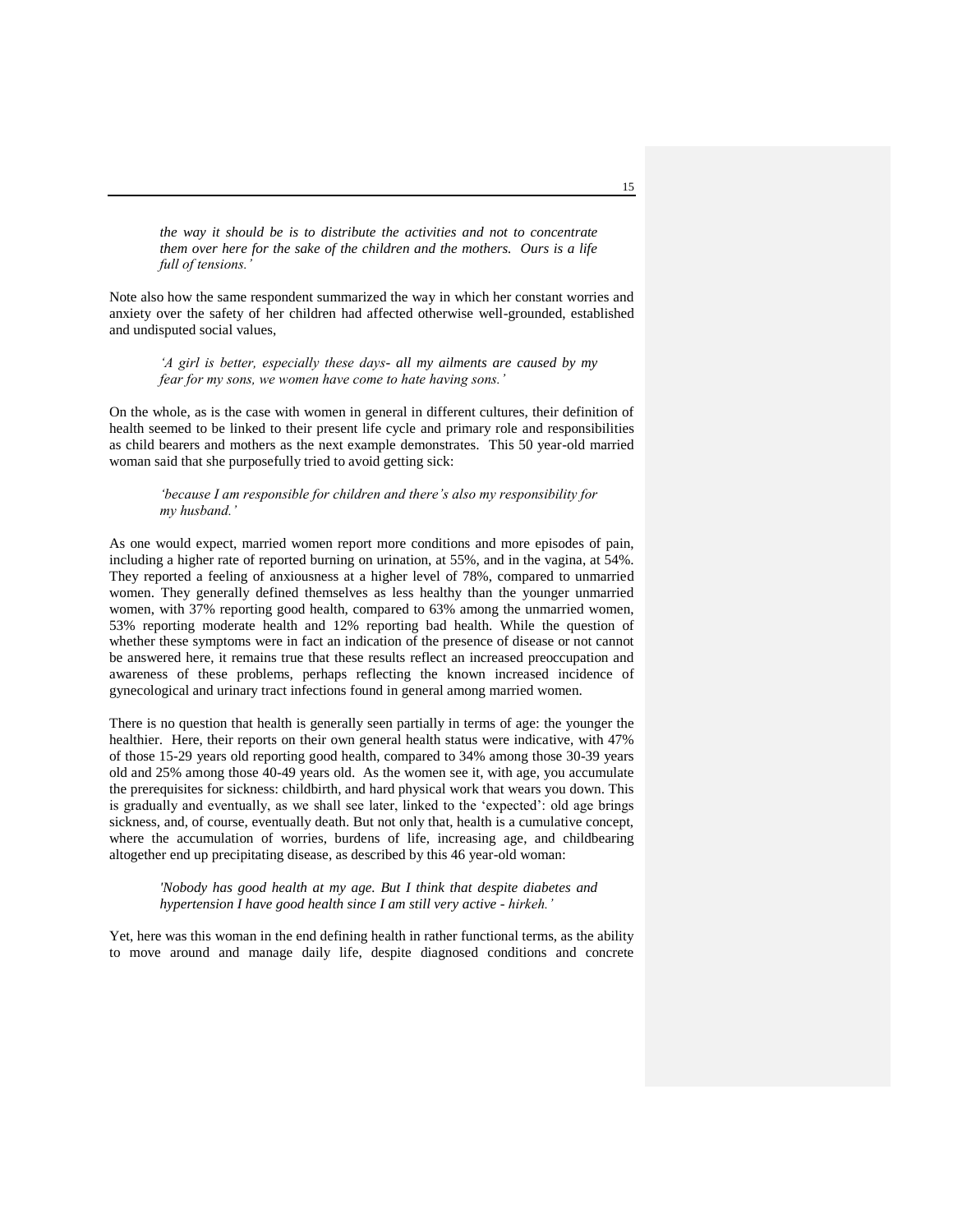symptoms. However, age is not all there is to the formula. A central theme linking women's definitions of their own health is their reproductive role, pregnancy, childbearing, lactation and childrearing. The ability to have children, and to fulfill social roles and obligations, effectively safeguards the woman"s status, as is seen in the case of this 29 year-old, married for fourteen years, with 5 children, who said:

*'.. I like children and it is my desire to have another one so that I will have three girls and three boys, also so that my husband doesn't get a second wife because he likes el-khilfeh (children) - and also this is what Abu Ammar ( the Palestinian President) has said.'* 

These women were found to have an average number of children of 4.7, with 8% having no children at the time of the survey. The range, among those who did have children, was between one and twenty (one woman).

The social pressures related to having a larger number of children, specifically males, apparently had an added influence during the *Intifada*. In the already existing and nationally adopted slogan or rhetoric childbearing is seen as a "weapon", a form of resistance against the Israeli occupation which is popularly regarded as having the aim of "liquidating" the Palestinian people. Sometimes this has been magnified and in light of the intensity of the army violence during the *Intifada*, this is sometimes expressed in desperate attempts to counter it, again through bearing even more children, as in this extreme case. The respondent was 41 years old and had had 10 children, one martyred during the *Intifada*:

## *'I am sick because I had many children ... Yet my husband wants another son so he can bring back the name of our martyred son Imad.'*

In addition, there were many examples where women directly related ill health, or even the contraction of a disease, to the repercussions of the army violence, which escalated visibly during the *Intifada*. Health and illness in such contexts are not seen as "fixed" states, rather they are amenable to external factors and stressful or traumatic events. It is thus that we see a direct link between martyrdom and imprisonment and the mother acquiring an illness, in some cases almost immediately, by witnessing or knowing of the event. One respondent, who was 45 years old and had high blood pressure, said that she became ill:

*'Since the moment that my son was imprisoned and from so much crying and sadness.'*

The view that the *Intifada* had a direct effect on the lives and health situation of the interviewed women is further reinforced in the case of having male children. One of the married women"s most prominent worries was expressed this way:

*'Whoever has male children worries so much about their security they become unhealthy. I wish my fugitive son would get arrested, at least I would know something about him, where he is and how he is doing.'*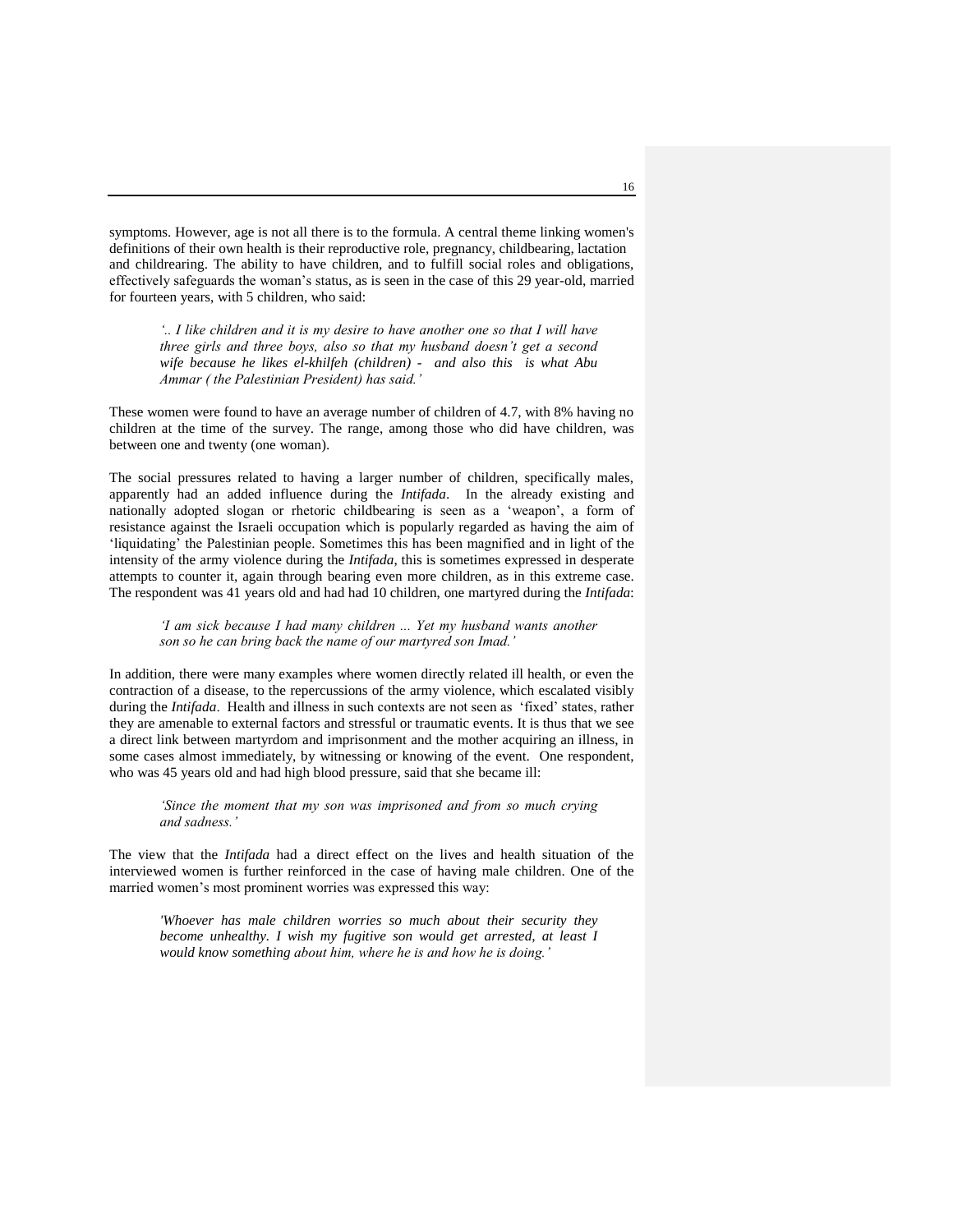On the whole, their definitions of what constitutes health reinforce the notion of the link to generally stressful life conditions. When asked about who was considered healthy in their eyes, 20% reported that no one was healthy "these days", 39% reported that it was those that faced no worries or fears, 24% said it was those who were free of disease and had a good diet, and 10% said that the healthy were those who were not poor.

We also noted a strong tendency to view a healthy state as vulnerable to envy - *hassad*-, making it difficult for most women to point to a particular person as healthy, and prompting us to raise the question in very general terms, asking what type of person they would think is healthy. It was through this exercise that health was revealed to us not just as a physical state or condition, as our initial questioning assumed, but rather as an asset to be cherished, and one that is delicate and vulnerable to the evil eye. Perhaps due to the fact that health was also defined to us as being divinely bestowed, its discussion and manifestation are also seen along the same lines, that is, divine in nature, yet subject to the effects of the evil eye. In order to cancel out the harmful effects of *hassad*, the women would eventually refer to or name someone as being healthy but first be sure to state - more to God than to us - that their intention was not to bring about *hassad*, or the evil eye.

Health as an asset susceptible to the evil eye is a complex notion and is not only reflected in the physical state of health in terms of the presence or absence of a disease, but also in the possession of highly socially valued attributes, such as fertility. This woman was 31 years old, and had had 10 children, two in prison and one a martyr:

*'My leg is hurting me because some time ago a visitor came here to the house and said: look at this one who has borne many children. I woke up the following morning and couldn't move my leg. By God, she had given me the evil eye- hassadatni wallah.'* 

It is important to note that this belief did not arise as often among the unmarried women. The narratives of the married women also reflected a complex notion of disease and health as being the domain of the divine, within which humans have the space to intervene. In the next example, we see illness as part of life and the steps taken to address it as a personal responsibility, almost the expected response to illness:

*'Every person has to experience illness, it is thus a natural thing, and the human being is able to discern what is harmful to the health and this way should try to stay away from it.'* 

Yet, there is a difference between actual ill health and complaining about bad health, which makes defining health very difficult in her view, and, understandably so. Health and illness were also related to the personal financial situation, in this case wealth as opposed to poverty:

*'She is healthy because she has money and this makes her smile and feel confident.'*

Or,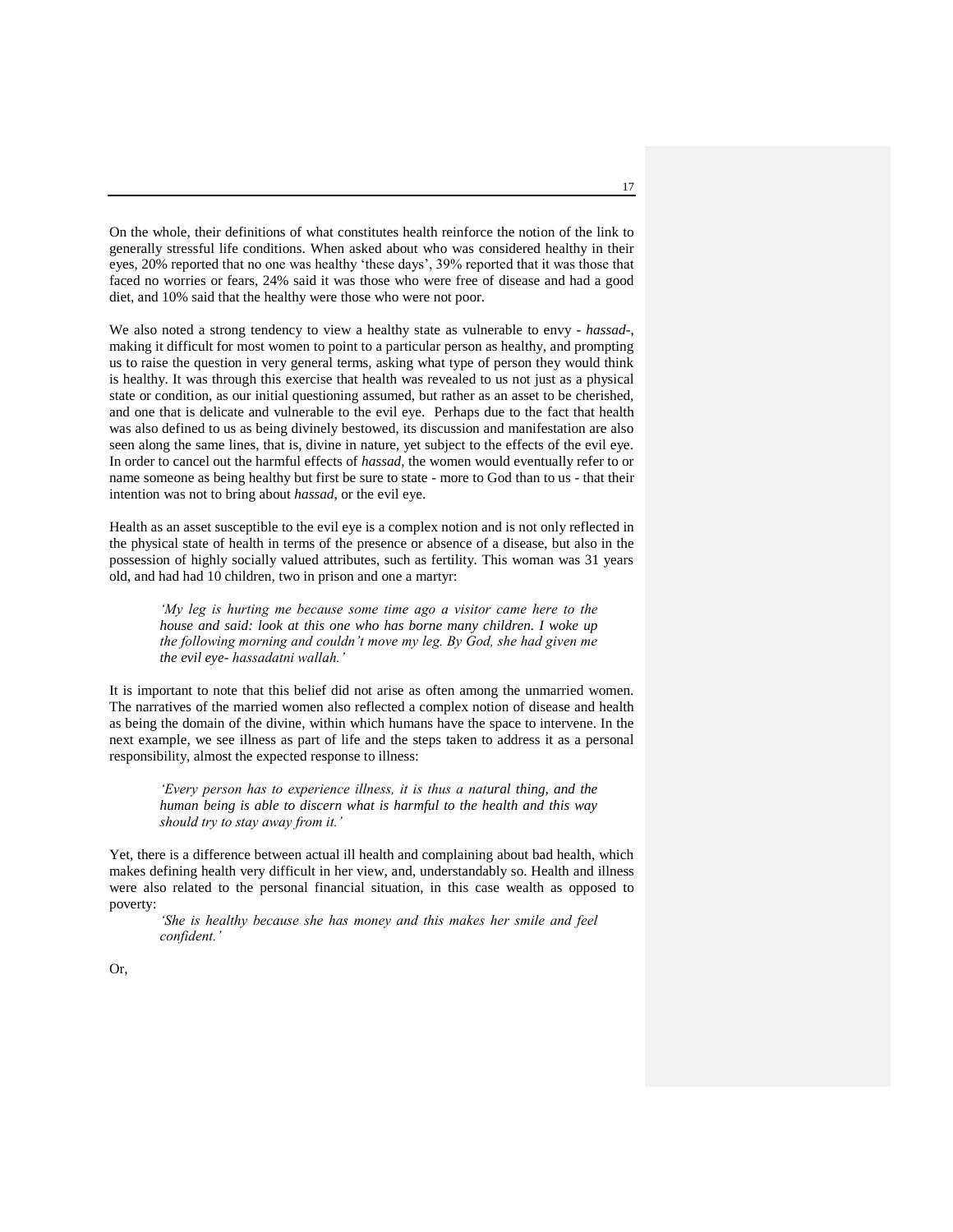*'She is healthy because she lives in a good house with water and all outside the walls of the Old City.'*

The respondents also provided modern-day explanations in which good health was seen as absence of disease, eating properly and taking exercise. The focus of the unmarried women was on active promotive health - good eating and exercise - much more than the absence of disease; married women stressed the absence of disease as an explanation of health, and good eating habits as measures of prevention, but with a generally more passive attitude:

#### "*Being healthy is avoiding eating fatty substances – alduhniat.'*

It was also noted that married women generally employed more elusive and thus more complex terms and notions on what being healthy was, compared to the unmarried women who tended to give straightforward answers, mostly reflecting how one can attain an idealized state of health.

We need to stress here that the majority of women defined a healthy state in more than one way, often mixing answers, including the internal and the external, the physical and the *hamm* (worry). One woman verbalized this, generally very holistic, view of health as follows:

#### '*Tranquility - hadat albal - social, psychological and financial define good health'.*

As we have mentioned, the statistical analysis of the data also consistently indicated that the older the women, the worse the perceptions of their health, with 47% of those 15-29 reporting good health, as opposed to 21% among those 40-49 years old. Older women reported more concrete symptoms, as one would expect, including anxiety and anxietyrelated symptoms, in line with the relationship between age and the perception of their own health. Explanations of good health in terms of mental state, happiness and *hamm* seemed to increase with increasing age, as well as the association of health with poverty. The only exceptions to this pattern were explanations of health in terms of modern-day concepts where the pattern was not as clear and where those under 40 seemed to have absorbed modern concepts more so than those who were over 40. This may be due to the effect of the educational level of the women, at least to some extent, with 22% of the women with 0-6 years of schooling reporting absence of disease and a healthy diet as an explanation of good health, in contrast to 31% among those with 7-17 years of schooling. Overall, the implication is one where age is seen as representing life experience, as opposed to a biological category, defining roles, responsibilities, general life conditions and all that her social context entails.

Although initially strong relationships were noted between reports on self health and health in general on the one hand and the education of women on the other, controlling for age these relationships virtually disappeared, with minimal but very weak and conflicting patterns remaining. These results give one the impression that the facts of marriage, having children and living in the Old City homogenize perceptions among the women so much so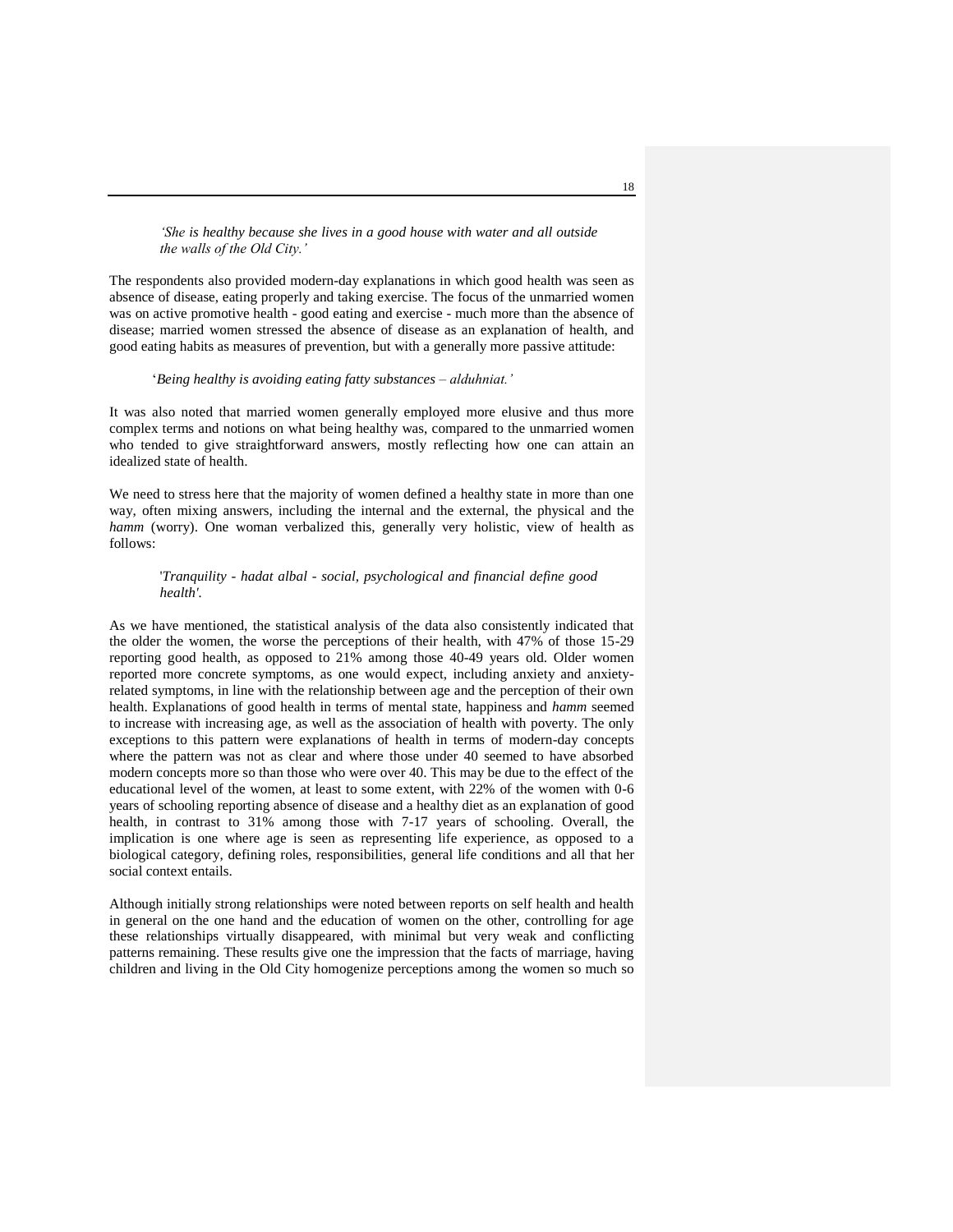that education becomes almost irrelevant. While schooling history was of major importance in determining perceptions of health among the unmarried women - where education means future options in life and possibilities for improving one's lot - its importance obviously dwindles with marriage and the shift of roles when women"s lives become more and more focused on coping with life, leading to consequent changes in their health perceptions. Once married, however, the pre-occupation was less directed towards the future and more inclined to focus on the present. It is as if this suggests that the effect and value of education is curtailed by the ability of married women to utilize their education to cope with life as wife and mother. When education is of no help, women tend to turn to other influences of life, where perception becomes shaped much more by a vivid life experience. Indeed, knowing the school system under Israeli military occupation, one can safely state that the approach to, and content of education, often fails to prepare women for dealing with life and ill health.

On the whole, although there was a discernable pattern indicating that poorer women tended to report less good health, more episodes of illness, more symptoms and generally to identify good health in terms of poverty and lack of worry as opposed to the absence of disease and promotive health, the patterns were rather weak, adding further weight to the argument that age, not the biological age, but as expressed in the sum total of life's present experience, was the primary determinant of perceptions of health and disease among these women.

#### To sum up:

- With a generally lower level of education than unmarried women, the married women were found consistently to report more episodes of ill health and symptoms, and to define their health in a less positive way. Their perceptions appeared to be more focused and directed towards the health and well-being of their families, especially their children, neglecting themselves and even at times defining their health in terms of the overall well-being of the family, in contrast to the more self-centered view that the unmarried women revealed.
- Married women appeared to encompass a much more diffuse and extended view of health than the unmarried women, less influenced by modern-day explanations, with a less actively promotive orientation and more an 'absence of disease and symptoms' view, perhaps reflecting their health and disease experience, which younger women, by virtue of biology and different roles, responsibilities and obligations at home, had not yet experienced. This view of health takes into consideration immediate family needs and constraints, such as poverty and making ends meet, family security, the political especially as this relates to male children - and the overall environment in which the family lives.

## **Older Women**

There were 102 older women in the sample, a large proportion, 52%, were widowed, 35% had living husbands, 6% were divorced, 5% had never married, and 2% were second wives. Their ages ranged from 50 to 94 years, with 38% 65 years of age or older, and 9% 80 years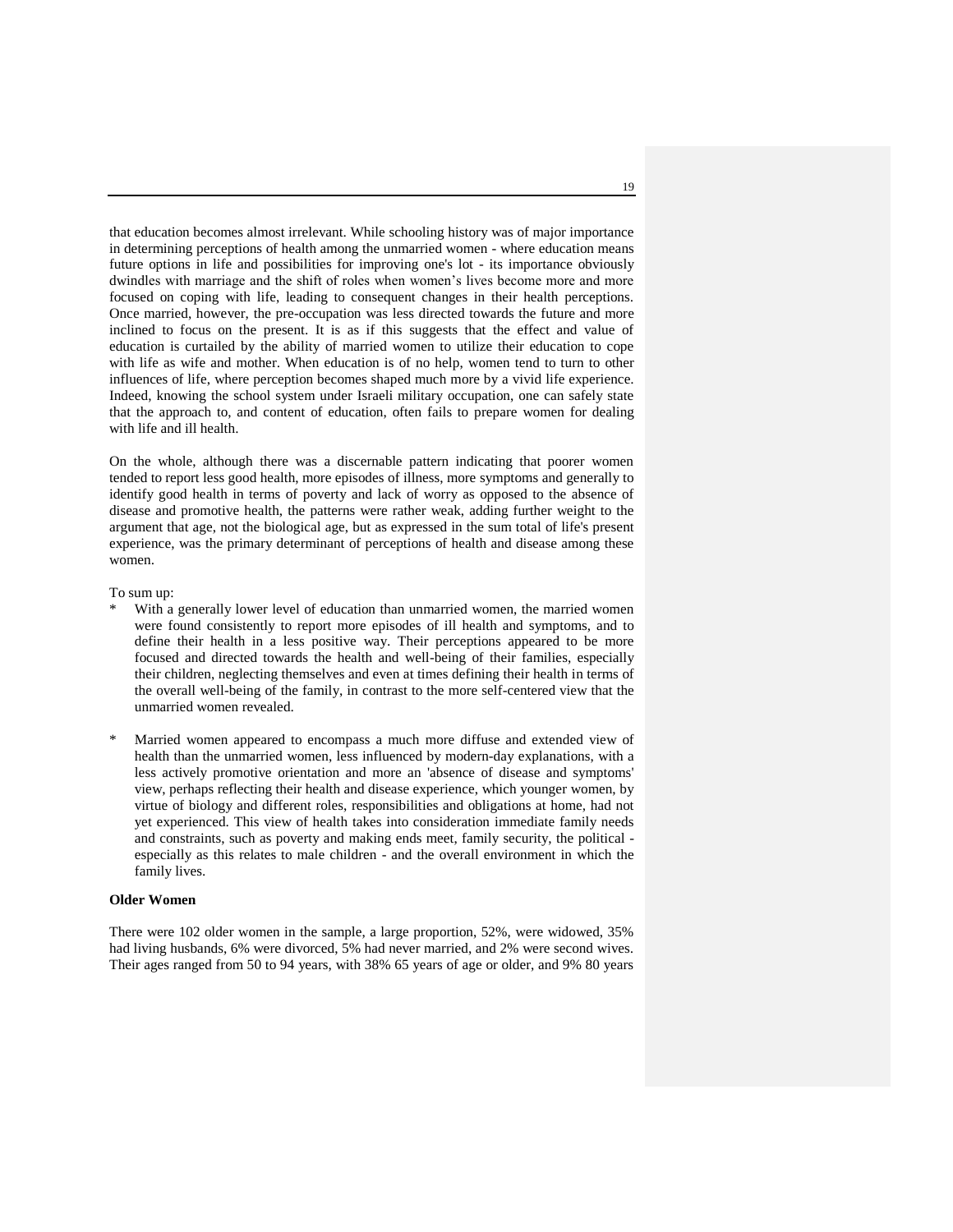of age or older, suggesting an unexpectedly high rate of longevity, considering their life situation. Of the total 56% had not had any education at all, 86% had had between 0-6 years of schooling and only 14% had reached levels between 7-11 years of schooling. Comparing these rates with those for the younger cohorts we can observe the dramatic increase in educational levels of women over the years. As to living arrangements we found 16% who lived completely alone - this category was living in the most difficult conditions. As many as 34% lived either alone or with just one other person, usually the husband, and 66% lived with the extended family.

It was revealing to find out that only 3% of these women considered life to be without major problems. Of the total, a high of 40% denoted loneliness, and/or the death of loved ones, as a major life problem affecting health, 15% blamed the *Intifada*, 14% denoted illness in the family as a major cause of women"s problems and ill health, and finally, 23% denoted financial difficulties as a causative factor in making a good life and health difficult to achieve.

In discussion with the older women, three features appeared to define their life conditions: age, whether they lived alone or with their husband, and whether they had children or not. The first phase in the older woman's life cycle is at the younger age of 50 to around 65 years old (early old age). This type of woman tends to define health in psychological terms such as, *hamm* or *zaal* (worry or sadness), with 38% explaining health in terms of absence of disease and pain and good eating habits, and the rest in a mixture of terms combining age, disease, good eating habits with the mental health state as well as her or her family"s financial conditions. Of the total in this age category, 32% blamed the *hamm*/*zaal* formula for their sickness, 38% the physical consequences of old age, and the rest a mixture of these or other terms. The other category of women is those who were 65 years or older. Here, we found an increasing awareness of the old age/physical status as a determinant of health, where, for instance, 49% reported physical weakness and diseases of old age as an explanation of their ill health and only 18% reported *hamm/zaal* as the cause if illness.

Between 50-65 years of age a woman is undergoing a transition. On the one hand she is no longer a childbearer, and has lost a central element of her social identity - biological reproduction. Yet, on the other hand, her children are older, and male children are now generally married, bringing a new woman into the extended household. If they live together, this new woman takes over the heavy burden of household chores. As the mother of a married son, the older woman does not have as much to do as she did previously. Yet, she is still strong, so she continues to participate actively in housework as well as in the rearing of her grandchildren. She becomes a center of power in the family, which she wields by virtue of her experience, knowledge and self-confidence, and undoubtedly, the presence of male children. She generally controls her daughter-in-law, especially during the first years of marriage. If she does not suffer from major chronic diseases, she may even deny sickness when it is there, as this may be seen as a sign of weakening. In fact, many in this age category become more active as health care providers than ever before. Their knowledge and experience allow them an expanded role. In addition to their role in the extended family, they often become traditional healers, semi- specializing in herbs, massage, and midwifery, especially if they are poor and in need of extra sources of income.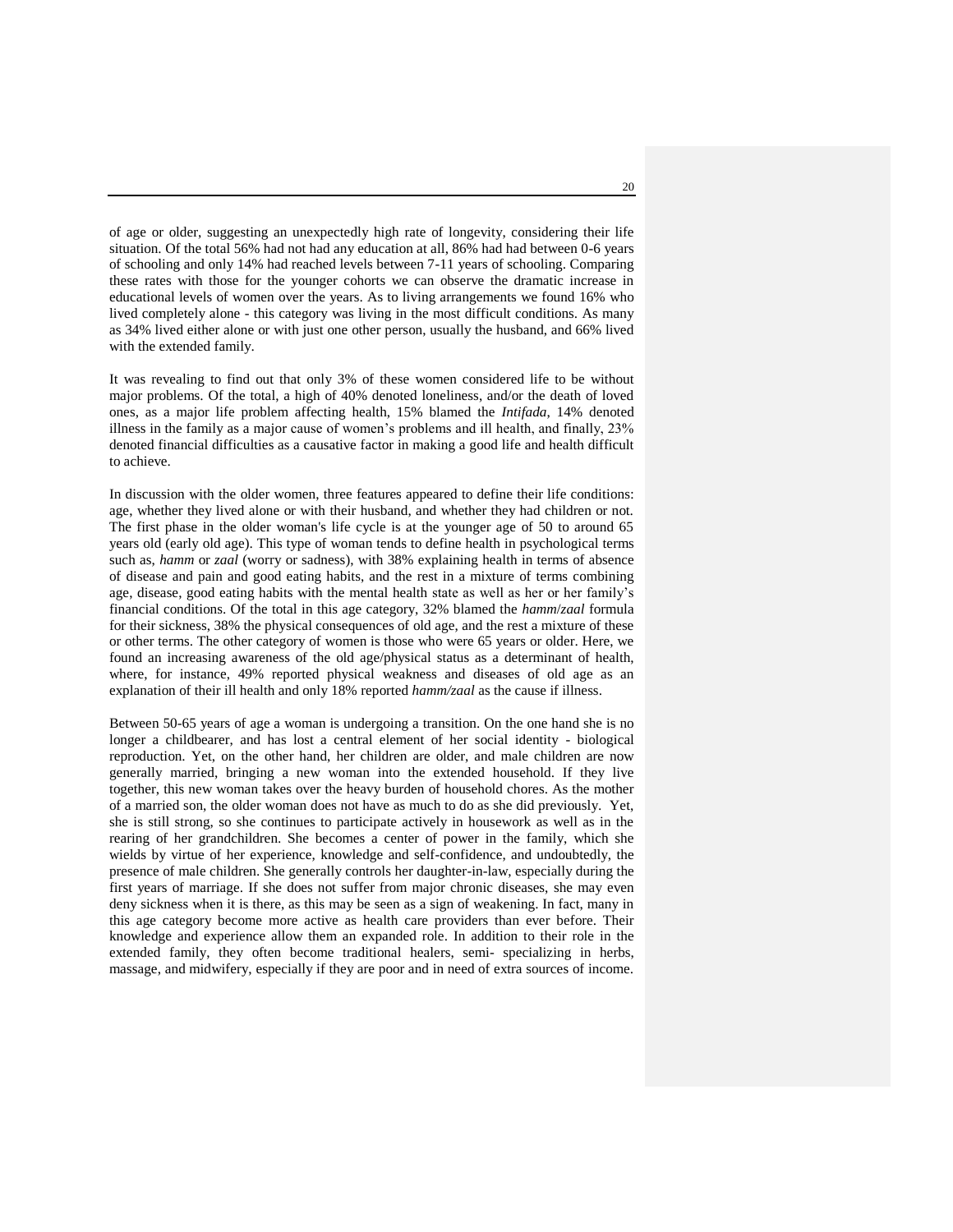But they can only practice as assistants to healers and can never become full-fledged specialists, since specialists are considered people who have been granted this gift of healing from God. This gift is handed down from generation to generation within particular families only.

In contrast, a woman who lives without her children in a nuclear family setting, either with or without an elderly husband, and who has reached later old age when she begins to lose physical strength, suffer the problems of chronic diseases, and require care and attention, lives a very different life. Either having no children or with children living abroad, she is generally poor, lacks company, gets sick and receives no attention from anyone and may in fact live on charity. This group of women was pointed out to us as being particularly vulnerable and helpless during the frequent and prolonged curfews that characterized the *Intifada* years in the Old City. This vulnerability was related not only to access to food but access to medication as well. This was felt acutely, especially by those on daily medication who found themselves unable to get to a pharmacy, nor did they have access to a friend or neighbor to purchase these medications for them. This prototype older woman is physically frail and generally poor. Yet she must take care of herself and her husband in every way, including during sickness. Sometimes, neighbors help out and sometimes her children might send her money, but certainly she feels the lack of attention. This prototype woman was generally very, very lonely, as this woman expressed it:

*'I have married daughters, but they do not visit me. They are too busy, and their husbands do not tolerate me if I visit. I wish there was a place for older women during the day or some activities for us. We are so lonely. Not an old people's home... but something, and some assistance, especially for buying medication.'*

On the other hand we also heard of cases of women who lived on their own but were supported by the generosity of their neighbors and by the strong social community ties. One aged 75, a widow living alone, had a heart problem and the neighbors gave support as did the generous people- *ahl al- kheir*- a concept highly valued in religion as *al sadaqa (charity)*:

*'All my neighbors are good, they make me feel at ease. This is the complete happiness that maintains ones strength and 'afiyeh- (well-being), with that one is able to go and come and to socialize- yi'asher- (interact) with people, to talk, to them. Staying at home, not talking, not interacting with anyone does not make sense.'*

## **Perceptions of Health**

The data analysis demonstrates a shift from acute to chronic diseases, relative to the younger women in the sample, as well as a sharp increase in the reports of pain, all consistent with the expected biological picture of old age. We found that 80% of the women reported being sick very often, in contrast to 47% among the married women and 17% among the younger generation. The explanations as to why they got sick were often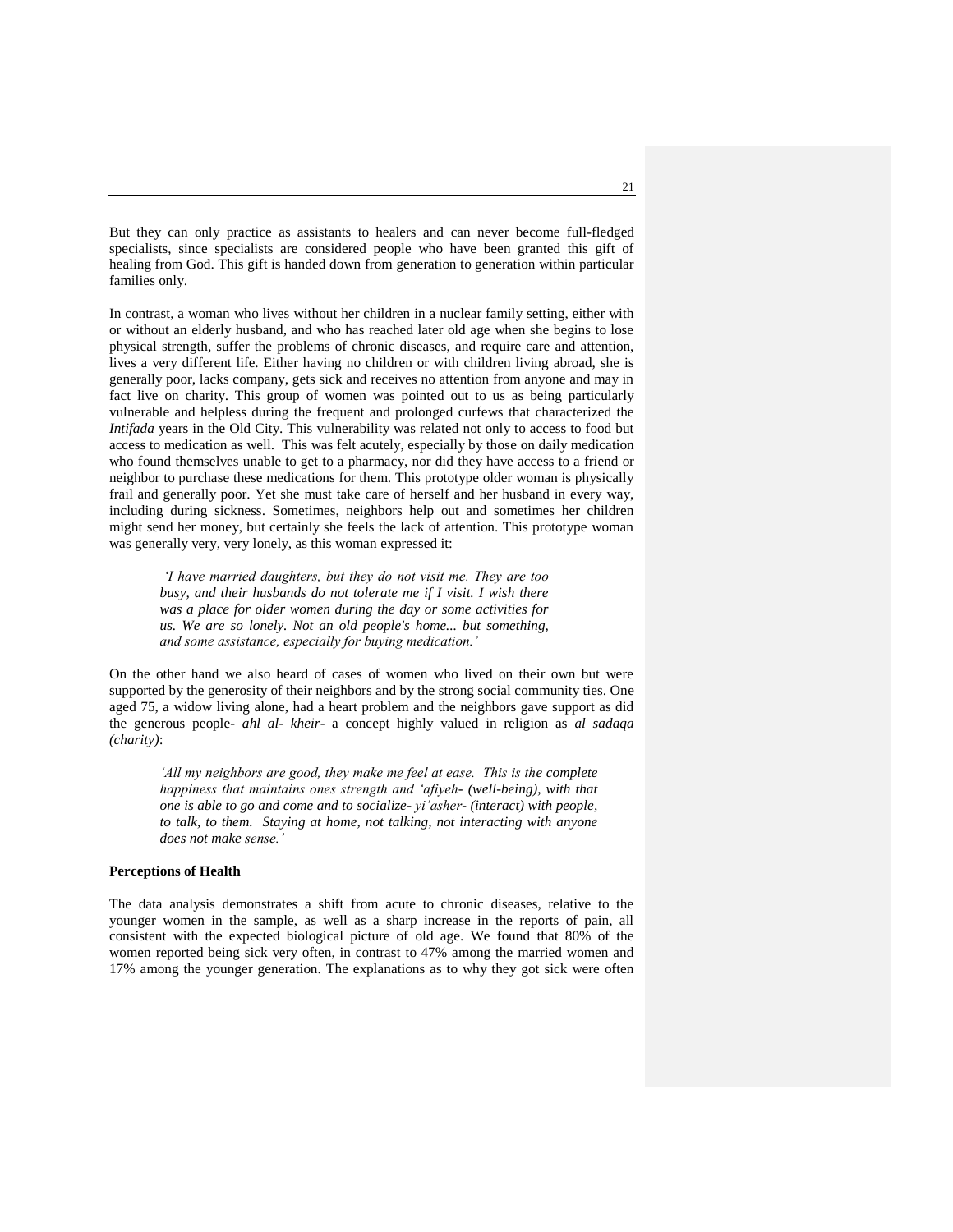revealing, where the older women explained their sickness in terms of God's will in the form of old age, or fate:

*'Sickness is what God brings. Nobody has good health at my age.'*

We also noted a contrasting notion that old age is not only about vulnerability and exposure to illness, but rather has the advantage of accumulated experience and knowledge both in terms of self-treatment and in terms of prevention, as this woman said to us:

"*An old person is their own healer - al-kbeer tabeeb nafso.'*

Many older women felt illness could neither be avoided nor prevented, being a gift of God. But once a condition occurred, one had the duty to seek ways of resolving or alleviating it. Thus, age, mixed with fatalism, seemed to be a component of the understanding of sickness and health in this age category of women.

Another understanding, mixing spirituality with modern medicine that we found commonly among the older women, pertained to the causes of illness as given or bestowed by God, but with the doctor and medications as the means to deal with it. Another view we encountered was that illness was a part of life. When asked about avoiding illness, this woman answered:

## *'No I cannot, human beings cannot do away with illness- ma biyestaghni 'an el maradh.'*

But the physical is also important; many women in this category explained why they got sick often in terms of the presence of debilitating or chronic conditions, but also in terms of having had many children, as this woman noted:

#### *'I have al-qalb (a heart condition) and I have had many children'*

So, as with the married women, many of the responses were mixed, including more than one element in the sickness formula. A large majority included *hamm* and *za'al*(worry and sadness), as part of their explanation of frequent sickness denoting that the psychological component continued to play an important role in determining disease states:

## *'al-za'al affects health a lot.'*

While married women's *hamm* was focused on children, to the point of negating the self, the older women went back to the self-centered stage observed in the younger unmarried women, as this was now once again legitimized by family and society, and was expressed by her generally excessive and multiple utilization of both the indigenous and modern health services around her, whenever she could afford it. When asked about what kind of person would be considered healthy in her view, one woman responded as follows: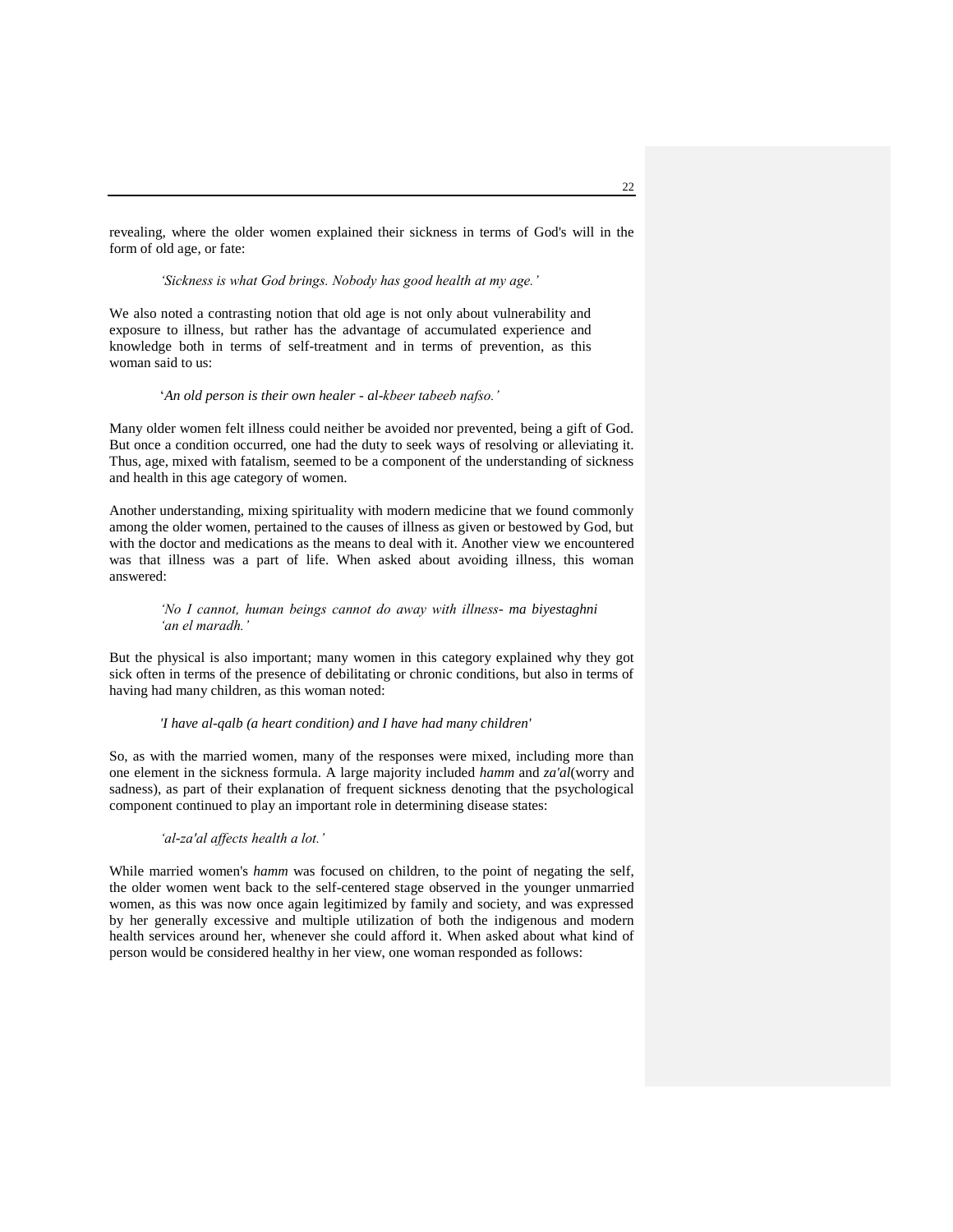'*No one is happy, everyone has his worries. The sound body is in the sound mind'.*

Good health also reflects itself externally, and mirrors an internal tranquility, an internal strength. The healthy person is:

"*The person who looks happy (mna'nesh) and who has a fresh face (illi*  wijhoh mfateh.)'

A 63 year-old woman who had married at 15 a husband who was 45 at the time and who died early leaving her alone to raise the children, and who had diabetes and hypertension said:

> *'I avoid sickness, my spirits are strong, so I conquer sickness and I take care of myself.'*

But then she proceeded to say:

*'Sickness is what God brings'*

mixing an internal strength to cope with spiritual, external and fatalistic elements to define a healthy state.

Interestingly, the active preventive/ promotive concept of health begins to re-appear once again in older women, where health is seen as subject to envy -*hassad*- to a larger extent than in the younger generations; health promotion is linked not only to good eating habits, but also to attempts to turn away the evil eye:

## '*I believe in hassad, so I read the Quran in the name of my grandchild.'*

Some responses pinpointed material/financial status as an important determinant of good health. However, in this case, the material was linked to a psychological component, together defining the concept - *al'iz* (esteem and prosperity). Health is also seen as a function of cumulative life experience, whether one had had a hard or a comfortable life:

*'My husband who is 85, and 15 years older than I, has never taken any medicine, and makes sure to eat well; also he did not sweat - ti'eb (get tired) in his youth.'*

Of interest also is a concept only relevant to older women, the ability to move around, and muster the energy to go out and see people (*mrouweh*). We also noted this emphasis on the ability to move around as part of explanations for health with the women of other age groups, especially with the younger ones who felt most the confinement aspect of life and the inability to socialize freely and safely. *Mrouweh*, on the other hand, is a term used almost exclusive by older women to define the increasing inability to move around and the decreasing energy levels that come with the aging process; it represents an important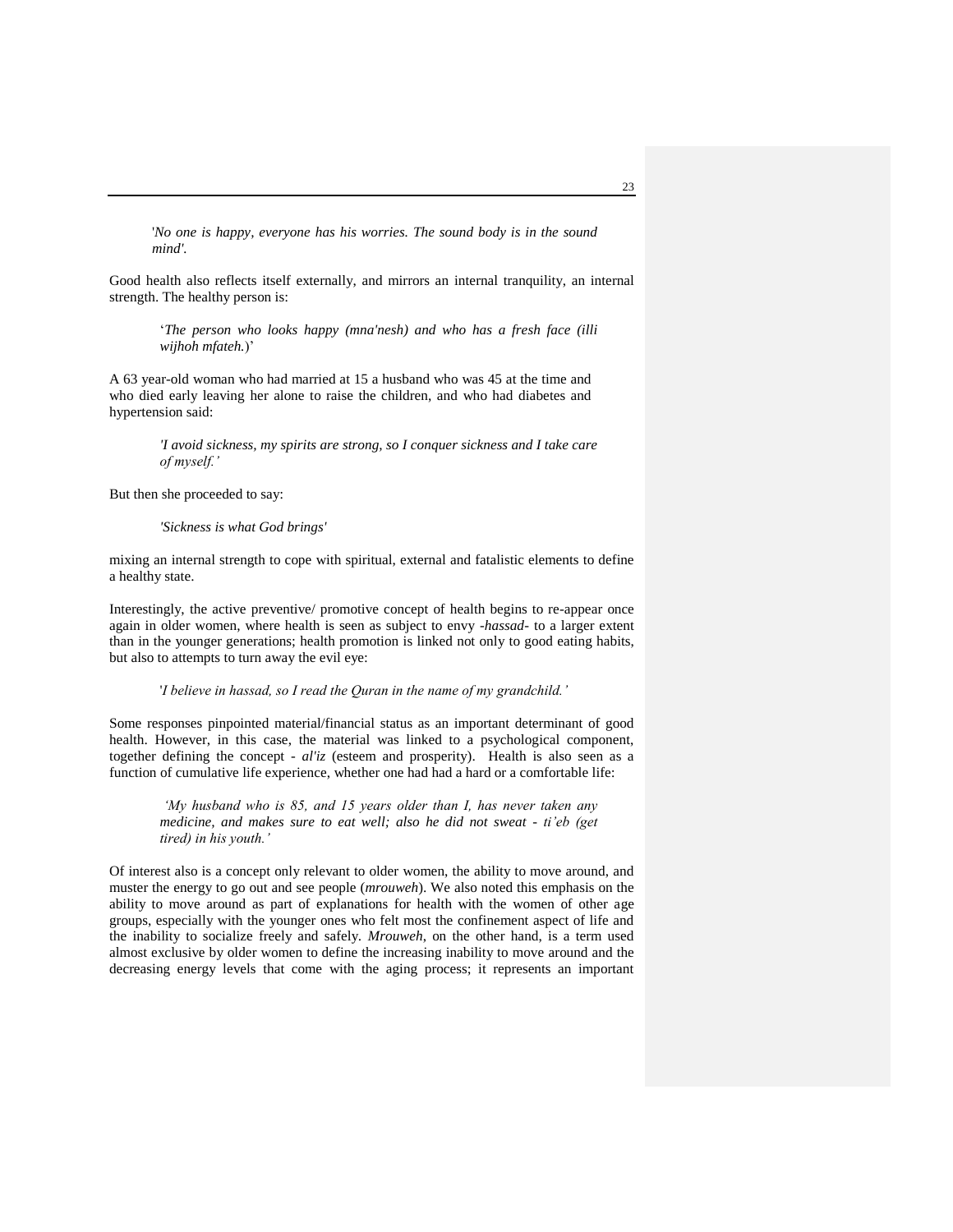element in the health/aging formula. Here, women tended to think that the ability to move around was a sign of health:

*' Those who have mrouweh have good health.'*

or

*'Those who are strong and are able to go out to visit people are healthy.'*

Thus, given a certain amount of ill health imposed by age which affects everyone in this category, movement and *mrouweh* were important in defining a healthy state.

The effects of age - a biological and social category - appear to have a homogenizing effect on perceptions in that, in general, differences in responses to questions pertaining to her own health generally became less pronounced within the over–50 group than in the married women category. Being over 50 - by definition - implies bad health for all, despite the residual strength that the younger category of older women have. The effects of this socially-defined role, the old and always sick woman, perhaps in combination with actual daily experience with illness at this age must be so strong as to make differences disappear. With advanced age also comes the feeling that one has lived one"s life and that perhaps it is time to move aside and make way for those who are younger:

## *'Oh, my children are more important than me. For me it is finished, what is left in life is much less than what has already gone.'*

To sum up:

- Older women exhibited an acute awareness of illness and health when compared to younger married and unmarried women: a significantly higher number reported themselves as being in moderate or bad health. In addition, their reports of episodes of illness, as well as symptoms, were also higher and consistent with their overall evaluation of their own health. A combination of biological/old age predisposition to disease, and heightened experience of disease in combination with the sick role being now sanctioned in a fully fledged fashion, are probably two key factors determining these responses.
- An increasing element of fatalism health is what God brings underlies their understanding of health and disease. However, this notion is mixed with an element of internal strength and health promotive behavior, allowing women to cope with old age, and to some extent determining the outcome of disease.
- The holistic view of health that the unmarried and married women exhibited continues to appear among older women, along with a heavy dose of *za'al*, as crucial components in the formula. Although health is an internal matter which no one can really gauge, a healthy state nevertheless has external manifestations, often expressed as *mrouweh* (the ability to move around) among the older women. This is defined by all sorts of factors, including the spiritual as well as *al-'izz,* a concept combining positive physical, material and psychological factors first encountered in childhood where basic health perceptions originate.
- Finally, the major concern in life that these women expressed revolved around loneliness and the death of loved ones. This was followed by financial problems, the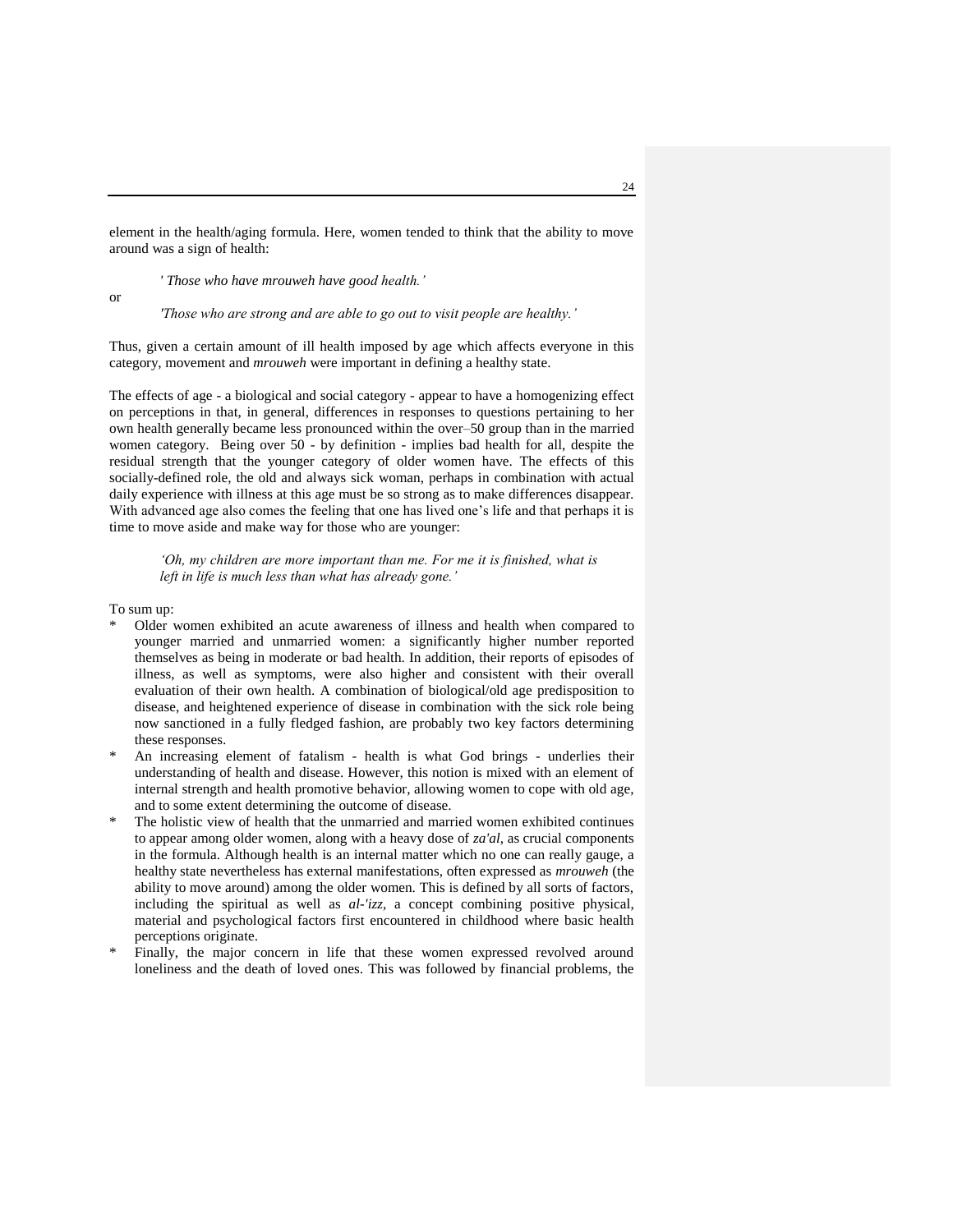problems of the *Intifada*, and then health problems. Combined with the other findings pertaining to women over the age of 50 years, this suggests that in old age, illness is seen as part of the norm. It is internalized as part of the mechanism of acceptance and coping. Instead, the most pressing problem in that phase of their lives becomes death and loneliness.

## **Concluding Remarks**

This essay has focused on Palestinian women"s perceptions of health in the Old City of Nablus as reported during the first *Intifada* period beginning in 1988 and ending in the early 1990's. The basic demographic and socio-economic data and the women's narratives that were obtained in this study were conceptualized and expressed in terms of life stages, or life cycles that had been shaped and modified by exceptional political conditions, with important influences on the economic and cultural aspects of life in this basically poor urban area. Our interest was to understand how the women formulated and articulated health and illness and how they viewed themselves and their roles within that framework. The narratives of the women presented complex and multifaceted views of health and illness. Both role and status underwent changes during the *Intifada* in a paradoxical way. While the tasks of the women expanded and the centrality of the woman as a figure of national struggle was more pronounced, women bore a heavy burden in several respects. Managing the economy was negatively affected by the arrest, imprisonment, martyrdom or flight of the main breadwinners of the family. Managing the health of family members, especially of the young who were often in dire situations, was more arduous. They also had to withstand the incessant invasions of their homes by the army and had to pay the price of being beaten and humiliated. In a conservative setting, the *Intifada* played the role of compounding women"s isolation and of further restricting their movement. Their lives were characterized by increased degrees of unpredictability and uncertainty concerning day-today affairs and future prospects.

The results of this study demonstrate that women's perceptions of their health, as well as their definition of health in general, is primarily related to their life experience at that particular moment. They appear to see health in holistic terms, combining the physical with the psychosocial. They also perceive health in terms of a continuum: there is no clear demarcation between health and disease, making the point at which women define themselves as ill, or not healthy, diffuse. Age, social status, financial status, political conditions and to some extent educational status, all form a part of the definition. Thus the concept of health carries with it a perception of health and disease that is not necessarily directly linked to the actual occurrence of disease, but seems to be more of a subjective definition related to the sum total of their current life experience. Although there are common elements, there is no one overall definition of health that the women shared, as life experience was so crucial in constructing this definition.

The transformations of daily life that took place as a result of *Intifada* conditions meant a literal alteration of the place of living; the physical environment in which these women lived. The women"s narratives portray the Old City - their living space- as having been turned into a field of war and conflict involving the Israeli army and the *shabab*, constantly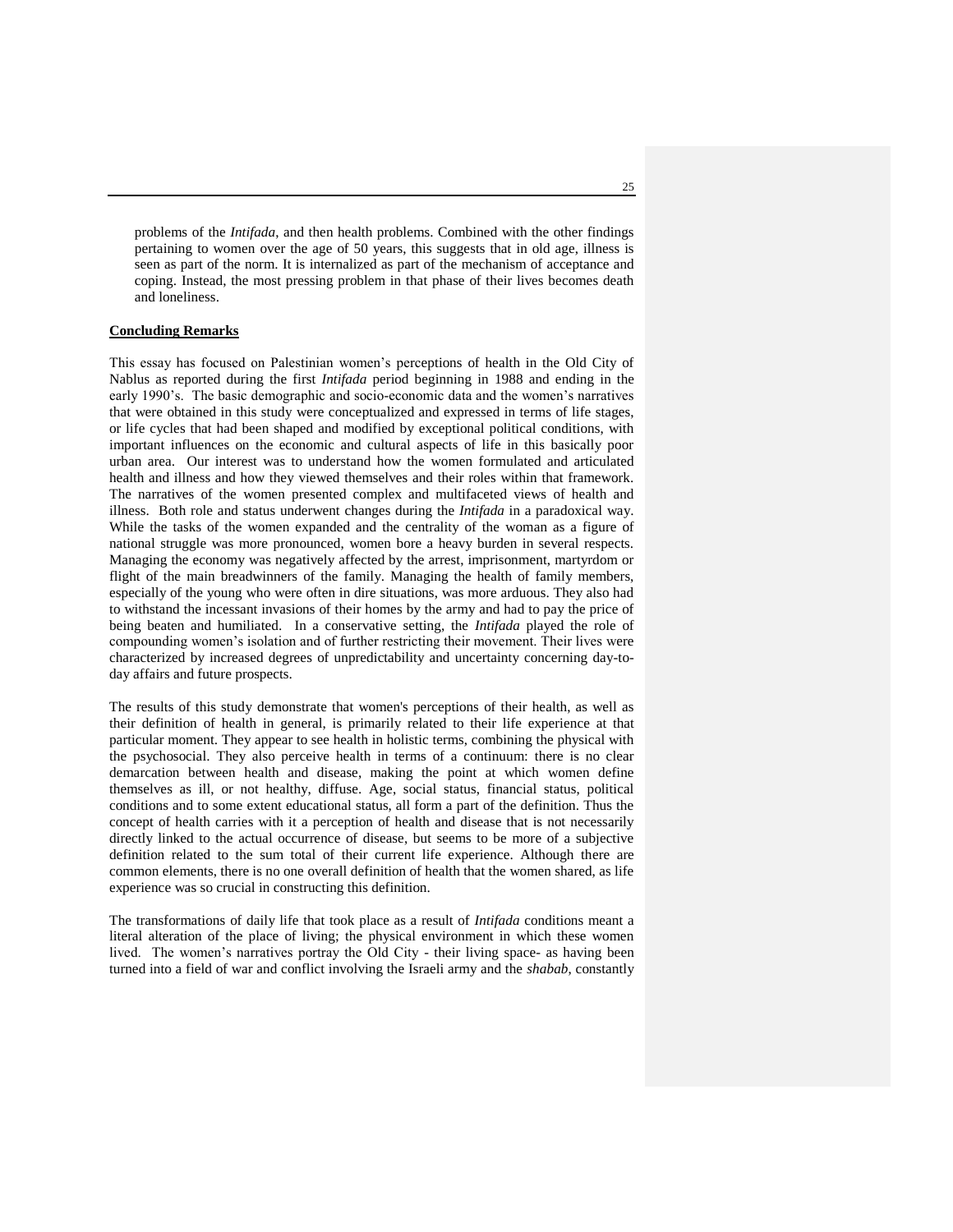in direct violent confrontations. In some cases, the women reflected the idea that the population was caught in between. There was an awkward sense of being in space, as one woman eloquently said:

*'We are like a hanging laundry line, neither attaining the sky nor the ground.'* 

The *Intifada*, then, altered the world of the Old City's inhabitants, both in concrete physical terms and, as a corollary to that, in psychological terms insofar as the population gradually lost control of their immediate environment and general life conditions. Yet, it was also possible to see the efforts sometimes made by the population to re-negotiate and to reorganize around this imposed reality, resorting primarily to the strong support network within the community. At other times, such efforts would simply be overwhelmed and a sense of frustration and uncertainty would prevail, accentuating the feeling of being singled out and of having borne the heaviest burden of the occupation. Thus women across all three categories being acutely aware of this, would equate a healthy state to life or living outside the Old City. In broad terms, it was possible to couple the women"s narratives regarding health perceptions with the political conditions that prevailed during the *Intifada* and subsequently to identify an interplay between two major aspects. In the first place, the specific architectural structure of the Old City made it vulnerable to certain environmental hazards. The crowding of the spaces and the closely built houses, humid and in need of repair, meant that the waged war of house demolition had a particularly pernicious impact. Not only would the structure of the adjoining houses be affected but the impact was prolonged by the un-removed debris turning into rat and pest infested sites. In less tense times, the debris would be removed by the municipality workers and taken outside the Old City. The enclosed physical nature of the Old City was a disadvantage, for the lack of empty spaces meant fewer options for proper garbage disposal. Finally, the economic impoverishment of the population related to the *Intifada* conditions, such as the weakened ability to trade with prime clients coming from outside the Old City as well as being denied exit to workplaces beyond, effectively undermined the possibility of properly tackling their transformed environment and physical setting.

At another level, the enclosed architectural nature of the Old City made it vulnerable to tight physical control by the Israeli army; it easily became a "big prison", as often described by the interviewed women. With the erection of the famous 14 barriers and blockades, the sense of imprisonment was particularly enhanced. In addition, the surveillance posts coupled with the twice-daily foot patrols further compounded a generalized feeling of policing and terror. Indeed, the fieldwork teams were particularly cautious of displaying any research activity: once on the street questionnaires would be securely tucked away and surveillance posts would be deliberately avoided. Eventually, the "big prison" would close in on the population, reducing both the private and the public physical space available to them. Meanwhile, the population responded by engaging in the manipulation and negotiation of their transformed physical environment and political reality, albeit to a limited extent. This is the case of the mud or cement covered bells, the broken light bulbs at the *hosh* entrances and the iron gates replacing older more vulnerable ones as well as the breaking up of parts of the boulder blockades to allow access.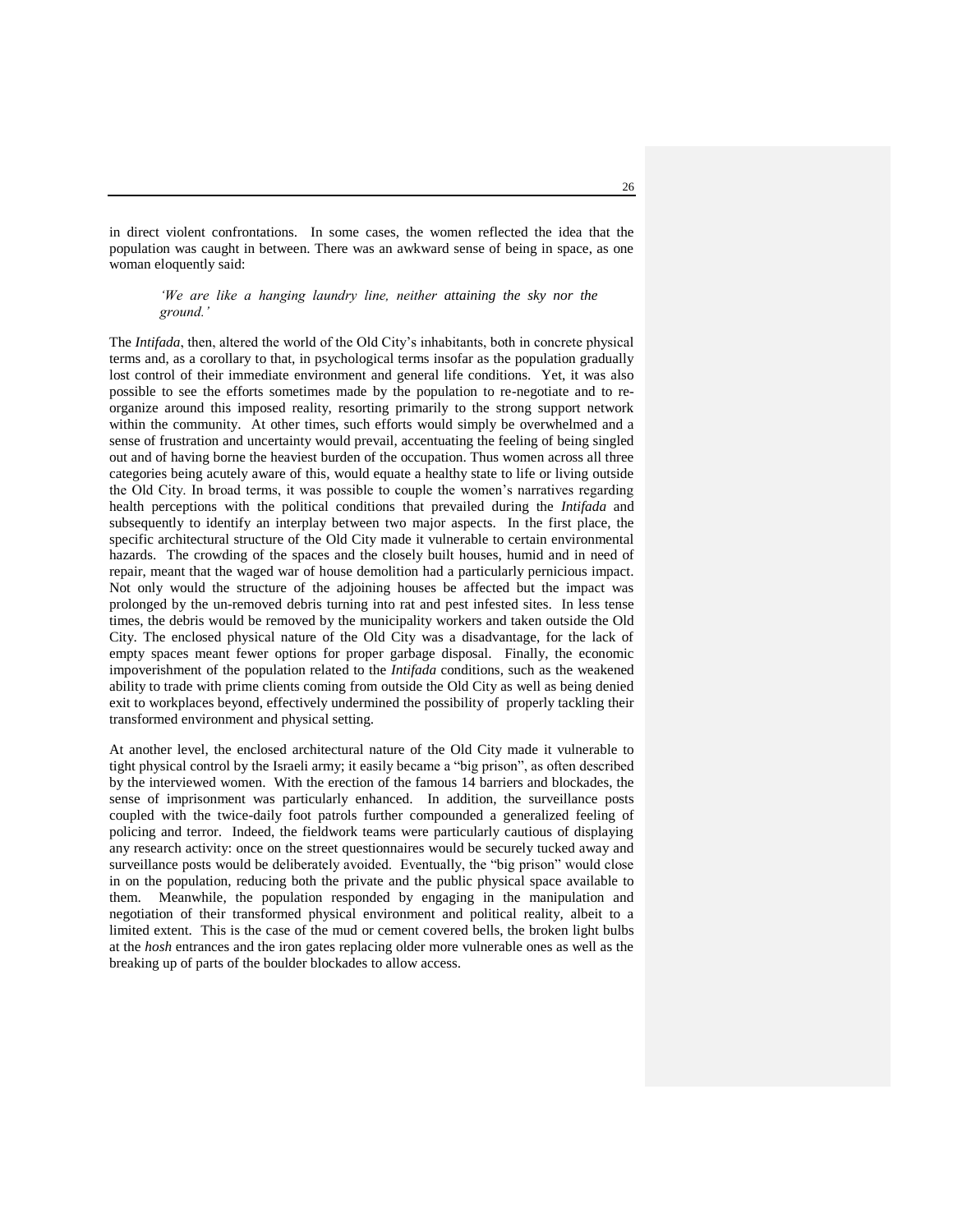Similarly, the imposed confinement policy brought about behavioral changes and the adaptation of customs and habits. We frequently heard the interviewed women likening health and illness to the inability to come and go, to visit friends and family or simply to socialize. It was clear that the conservative norms that dominate the lives of Palestinian women in general were further accentuated by the prevailing sense of imminent danger and emergency. Yet the relationship between the political conditions and the increased restrictions imposed on the lives of the women is not simply one of cause and effect. The complexity of the interplay between the social and the political can only be detected when one views the broader picture, as opposed to examining the cases individually as is manifest in the following examples. Reflecting the proliferation of arrested, martyred and fugitive youths during the *Intifada*, the women would frequently say that every family had either a son, a relative, a neighbor or a friend in one or another of these categories. This state had turned into a "shared identity" among the population and had visible repercussions on the lives of the women in particular. The mother of an imprisoned son found herself almost solely responsible for following up with lawyers and making visits to the prison. Meanwhile, the family"s eldest teenage daughter would be withdrawn from school in order to help in the household chores and to take on the care of her siblings during the mother"s frequent absences. With time the schools that had been closed for months by the army or had simply become inaccessible during the prolonged curfews, began to appear meaningless in view of the incessant interruptions. Thus, these young women who had been withdrawn from school by the family and whose lives had become virtually confined to household chores and to tending to their younger siblings (who also would not be able to get to school during the curfews and the closures), expressed most anxiety and uncertainty concerning their future life expectations. Their perceptions of health were couched in terms exactly opposite to their own current states, i.e. an ability to come and go, to have more time for leisure and to socialize. While male students shared similar interruptions to their schooling, they were unlikely to have encountered similar degrees of confinement or, if confined, to have been limited to household chores and responsibilities.

It is difficult for us to determine in what sense the transformation in the physical environment and in life conditions in general specifically affected or shaped the women"s perceptions of health and illness. Nevertheless, it is possible to trace a direct line between the two, both at the collective and the individual levels. What can be seen is an incorporation of the dire political reality into the traditional beliefs and values concerning health and illness. Many respondents, when asked to define a healthy state, did so in relation to the *Intifada*, …invariably starting with, "nowadays", "in other times" or "no one is healthy these days".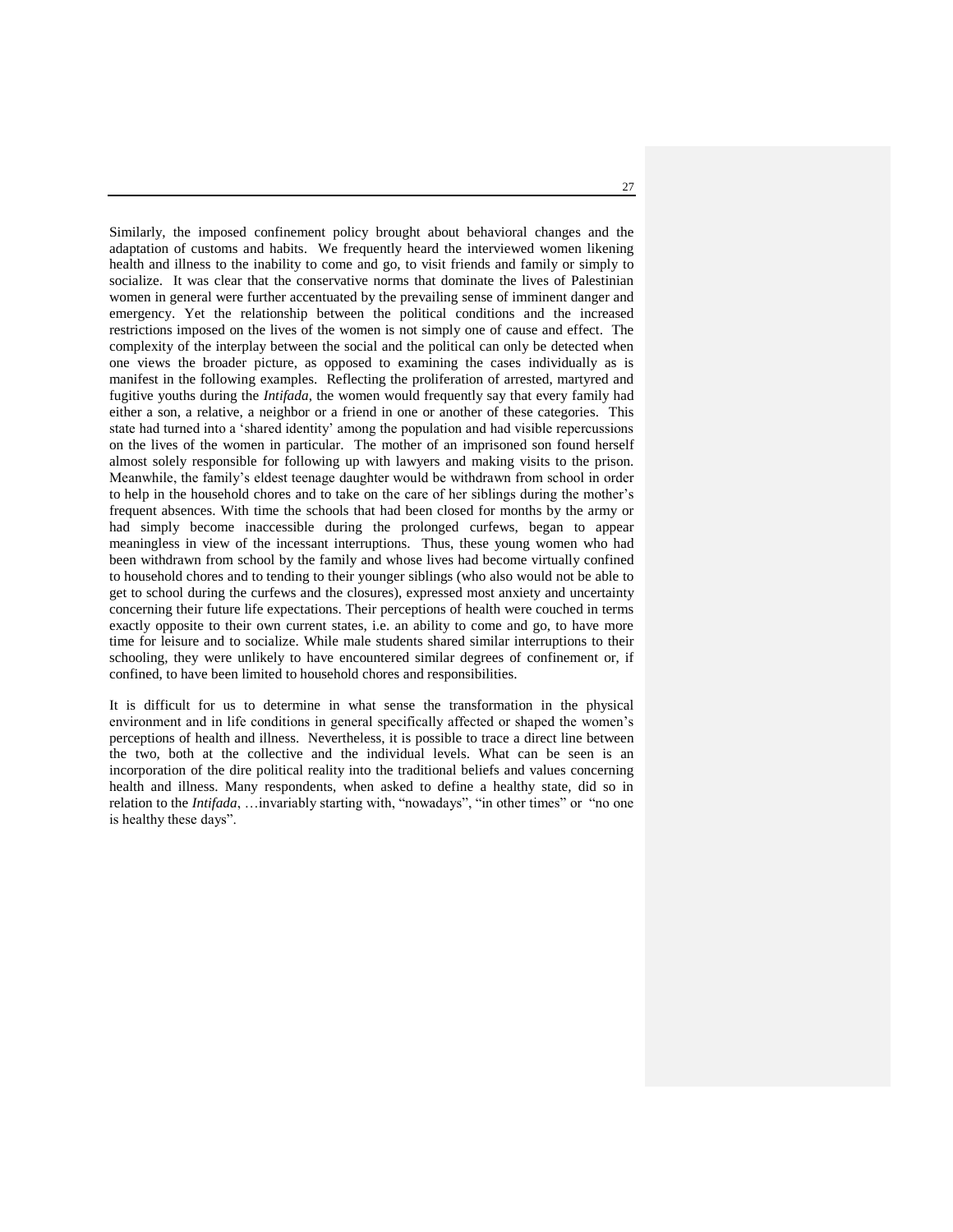#### **References**

- Browner, C.H. (1989). Women, Household and Health in Latin America, *Social Science and Medicine*, Vol. 28 No.5, pp.461-473.
- Farmer, M.M., and Ferraro, K.F. (1997). Distress and Perceived Health: Mechanisms of Health Decline, *Journal of Health and Social Behavior*, Volume 38, No. 3, 298-311.
- Garfield, R. (1997). The Impact of Economic Embargoes on the Health of Women and Children, *Journal of the American medical women's Association*, Volume 52, No. 4, pp.181-4.
- Giacaman, R., (1997). *Population and Fertility, Palestinian Women, A Status Report*, No. 2, Women"s Studies Program, Birzeit University.
- Kabira, W.M., et al. (1997). The Effect of Women's Role on Health: the Paradox, *International Journal of Gynaecology and Obstetrics*, Volume 58, No. 1, pp. 23-34.
- Lane, S.D., (1991). Roles, Work, Health Perceptions and Health Resources of Women: A Study of an Egyptian Delta Hammlet, *Social Science and Medicine*, 33(10), pp.1197- 1208
- Lock, M. and Scheper-Hugues, N. (1990). *A Critical Interpretive Approach in Medical Anthropology: Rituals and Routines of Discipline and Dissent*, pp. 47-72, in Johnson, T.M., and Sargent, C.F., *Medical Anthropology, Contemporary Theory and Method*, Praeguer Press, New York.
- McCloskey, L. et al. (1999). A Community-Wide Infant Mortality Review: Findings and Implications, *Public Health Reports*, Volume 114, No. 2, pp.165-77.
- Morsy, S.A., (1978). *Gender, Power, and Illness in an Egyptian Village*, Doctoral Dissertation, Michigan State University, Ann Arbor, Michigan, University Microfilms.
- Nasar, J. and Heacock, R. (1990). *Intifada, Palestine at the Crossroads*, Praeger Press, New York.
- Paine, P. (1998). Traditionalism: A Link Between Social Structure and Health Status in Brazil**,** *American Journal of Health Behavior*, Volume 22, No.3, pp.186-92.
- Palmer, C.A. and Zwi, A.B. (1998). Women, Health and Humanitarian Aid in Conflict, *Disasters*, Volume 22, No. 3, pp.236-49.
- Schwalm, D.U. (1997). The Influence of War on Health Concepts of Muslim Shia Mothers Living in the Southern Suburbs of Beirut, *Curare*, Volume 20, No. 2, pp.323-330.
- Thomas, S.P. (1997). Distressing Aspects of Women"s Roles, Vicarious Stress, and Health Consequences*, Issues in Mental Health Nursing*, Vol.18, No.6, pp. 539-57.
- Winikoff, B. (1988). Women's Health: An Alternative Perspective for Choosing Interventions, *Studies in Family Planning*, Vol. 19, No.4, July/August, pp.197-213.
- Winkvist, A., and Khtar, H.Z. (1997). Images of Health and Health Care Options Among Low Income Women in Punjab, Pakistan, *Social Science and Medicine*, Volume 45, No. 10, 1483-91.

**Formatted**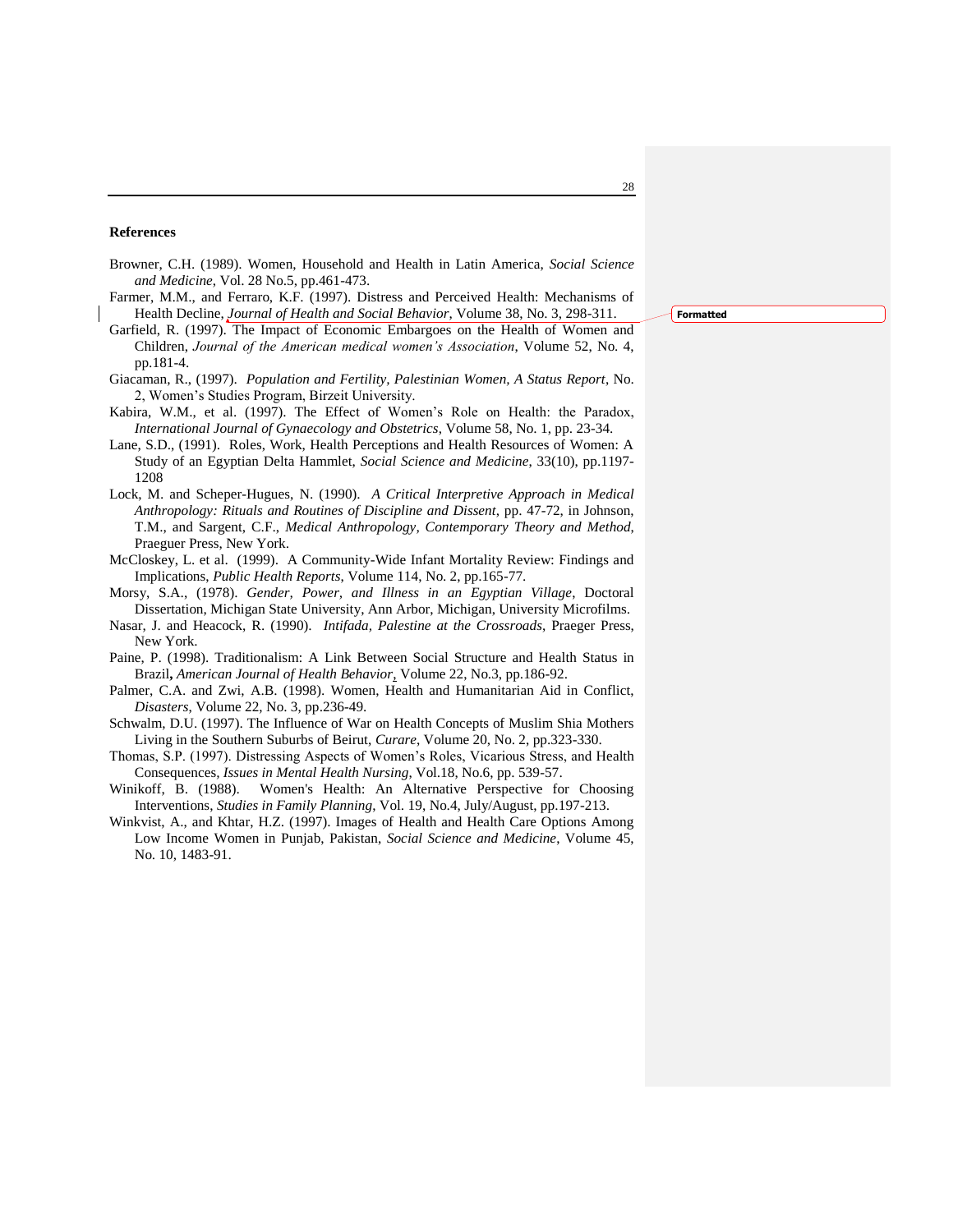#### **Endnotes**

<sup>1</sup> See, for instance, Nasar, J. and Heacock, R., Intifada, Palestine at the Crossroads, Praeger Press, New York 1990.

1

<sup>2</sup> With primary health care, the impact of the alternative health movement's lobbying in conjunction with aid agency 'pressure' led the establishment to declare that primary health care was a policy/planning priority issue. However, the substance of health care provision remained until very recently the same: curative medicine but in the countryside. As one of the main representatives of the classical health establishment noted as he was talking about primary health care as a priority issue for his establishment : ' we will place an x-ray machine in every village clinic'.

<sup>3</sup> Giacaman, R., **Population and Fertility, Palestinian Women, A Status Report**, No. 2, Women"s Studies Program, Birzeit University, 1997.

4 For an account of how changes in the roles women play and the patterns of domestic production affect women's reproductive behavior and the consequences of these changes for the health of women and other members of the family see Browner, C.H., Women, Household and Health in Latin America, **Social Science and Medicine**, Vol. 28 No.5, 1989, pp.461-473. On the impact of the primary roles women play as workers, wives and mothers on their health see, for instance, Thomas, S.P., Distressing Aspects of Women's Roles, Vicarious Stress, and Health Consequences**, Issues in Mental Health Nursing**, Vol.18, No.6, pp. 539-57, 1997, and Kabira, W.M., et al, The Effect of Women"s Role on Health: the Paradox, **International Journal of Gynaecology and Obstetrics**, Volume 58, No. 1, pp. 23-34, 1997.

5 For an interesting discussion of women's health in relation to child health and service provision see Winikoff, B., Women's Health: An Alternative Perspective for Choosing Interventions, **Studies in Family Planning**, Vol 19, No.4, July/August, 1988, pp.197-213. See also McCloskey, L. et al, A Community-Wide Infant Mortality Review: Findings and Implications, **Public Health Reports**, Volume 114, No. 2, pp.165-77, 1999.

6 A Palestinian women"s non-governmental organization operating in the north of the West Bank and focusing on highlighting the gender perspective in research, training and advocacy work.

<sup>7</sup> For an interesting criticism of the limited attention paid to gender when providing for resources and services to populations living in political conflict see Palmer, C.A. and Zwi, A.B., Women, Health and Humanitarian Aid in Conflict**, Disasters**, Volume 22, No. 3, pp.236-49, 1998.

<sup>8</sup> Morsy, S.A., **Gender, Power, and Illness in an Egyptian Village**, Doctoral Dissertation, Michigan State University, Ann Arbor, Michigan, University Microfilms, 1978.

9 Paine, P., Traditionalism: A Link Between Social Structure and Health Status in Brazil**, American Journal of Health Behavior,** Volume 22, No.3, pp.186-92, 1998.

<sup>10</sup> Lane, S.D., Roles, Work, Health Perceptions and Health Resources of Women: A Study of an Egyptian Delta Hammlet, **Social Science and Medicine**, 33(10), 1991, pp.1197-1208

<sup>11</sup> See, for instance, Garfield, R., The Impact of Economic Embargoes on the Health of Women and Children, **Journal of the American medical women's Association**, Volume 52, No. 4, pp.181-4,1997.

<sup>12</sup> Farmer, M.M., and Ferraro, K.F., Distress and Perceived Health: Mechanisms of Health Decline, *Journal* **of Health and Social Behavior**, Volume 38, No. 3, 298-311, 1997.

**Formatted**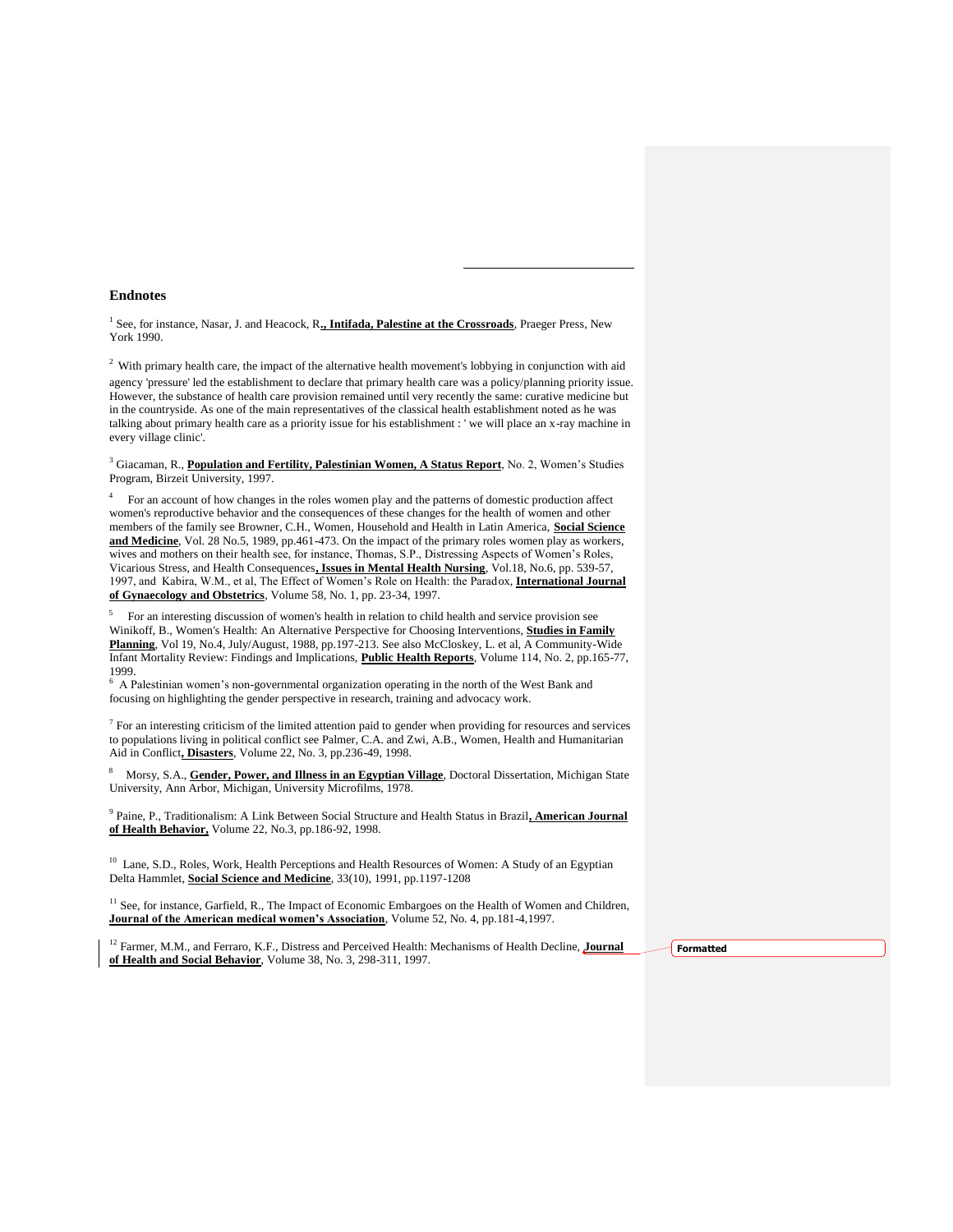<sup>13</sup> Schwalm, D.U., The Influence of War on Health Concepts of Muslim Shia Mothers Living in the Southern Suburbs of Beirut**, Curare**, Volume 20, No. 2, pp.323-330, 1997.

<sup>14</sup> Lock, M. and Scheper-Hugues, N. **A Critical Interpretive Approach in Medical Anthropology: Rituals and Routines of Discipline and Dissent**, pp. 47-72, in Johnson, T.M., and Sargent, C.F., **Medical Anthropology, Contemporary Theory and Method**, Praeguer Press, New York, 1990, quoted in a research proposal on health and healing practices in rural Morocco, and submitted to the Population Council by Rahma Bourgia in 1993.

<sup>15</sup> Bourqia, R., op.cit. pp.3-4.

<sup>16</sup> Winkvist, A., and Khtar, H.Z., Images of Health and Health Care Options Among Low Income Women in Punjab, Pakistan, **Social Science and Medicine**, Volume 45, No. 10, 1483-91, 1997.

<sup>17</sup> On our first visit, as we entered through one of the areas, we saw the *shabab* looking at us strangely, then rushing towards a woman passer by, whispering something in her ear. She then headed towards us. The field worker immediately went to her, they both whispered. She went back to the group of *shabab*, again delivered the message - presumably in our defence- and they then all left us to our task.

<sup>18</sup> Some observation posts occupied strategically located houses in the Old City whose owners were forced out and the building taken over with free use of the amenities- electricity and water- and with bills left to be paid by the owner.

<sup>19</sup> On one occasion, we barely started interviewing a woman when we suddenly heard noises coming from outside, followed by a notable stillness and upon looking through the window we saw that the street below was completely deserted. The woman, almost instinctively, stood up and went to another room without saying a word to us. Nuha, a field worker and resident of the city, explained that fugitive masked *shabab* had blocked the streets, not allowing anyone to pass, while keeping surveillance to protect the son"s visit to his mother and family in the very home where we were sitting. Within minutes, an unmasked youth, the fugitive son of the woman, entered the house and meanwhile his mother quickly appeared back, he stood there looking at us while his mother was whispering to him explaining our presence. He didn"t speak to us, and at one point, we thought that we should get up and leave so as not to disturb his visit, especially that he was unmasked. When we told Nuha that, she quickly held us back to stop us from moving, and said that we were to stay put; our departure would raise suspicion that we were informants to the Israeli army. So we sat there and saw the mother meet and kiss her son, offer him a banana, peel it for him and watch him eating it. It was a highly touching scene. She then hurried to get a previously packed bundle of clean clothes and underwear for him. He left as quickly as he came, as it all happened in the space of no more than ten minutes. The interview went on, the woman all smiling and triumphant, telling of stories of the frequent early dawn raids of the army, sometimes breaking the door and forcing their entry and others making a theatre show asking to be let in, pretending to be friends of the fugitive son. The mother knowing all too well these tricks, would shout out for help from the neighbors, saying that thieves were at her door, invariably succeeding to chase the impostors away.

<sup>20</sup> Note that those with no schooling at all were lumped with those who have up to 6 years of schooling. This is because various researchers and activists in the area of adult education have noted that up to 6 years of schooling merely generates functionally illiterate people.